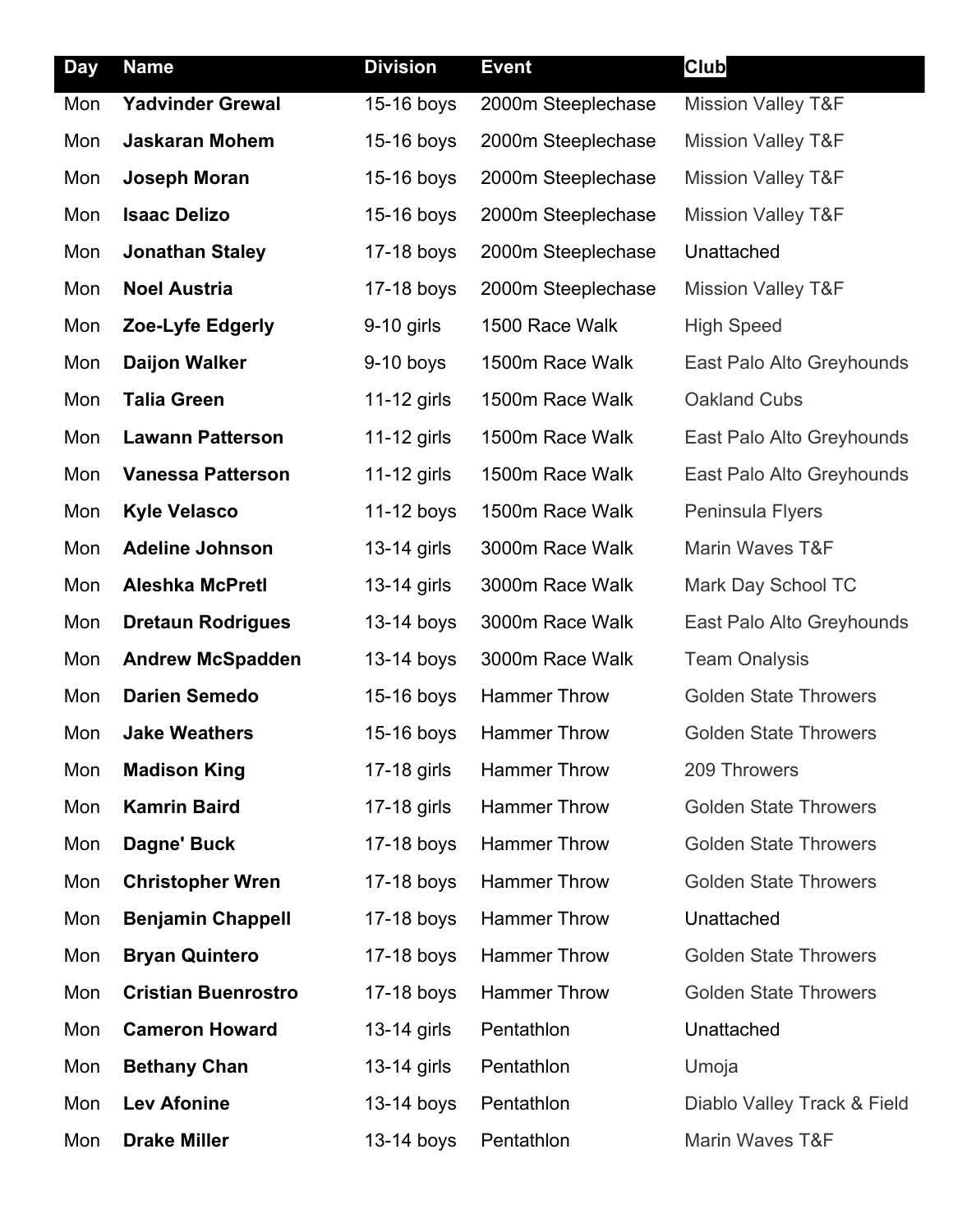| Tues        | <b>Rithika Vatturi</b>                     | 15-16 girls   | 3000m Race Walk | <b>Mission Valley T&amp;F</b>  |
|-------------|--------------------------------------------|---------------|-----------------|--------------------------------|
| Tues        | <b>Joseph Moran</b>                        | 15-16 boys    | 3000m Race Walk | <b>Mission Valley T&amp;F</b>  |
| Tues        | Osbaldo Longoria-Nava                      | 15-16 boys    | 3000m Race Walk | <b>Mission Valley T&amp;F</b>  |
| Tues        | <b>Kalani Seymore</b>                      | 15-16 boys    | 3000m Race Walk | <b>Mission Valley T&amp;F</b>  |
|             | Tues Sean Huckleberry                      | $15-16$ boys  | 3000m Race Walk | Marin Waves T&F                |
| Tues        | <b>Mason Oania</b>                         | 15-16 boys    | 3000m Race Walk | <b>Mission Valley T&amp;F</b>  |
| Tues        | Priyanka Vatturi                           | 17-18 girls   | 3000m Race Walk | <b>Mission Valley T&amp;F</b>  |
| Tues        | <b>Markayla Billings</b>                   | 15-16 girls   | Hammer Throw    | <b>Golden State Throwers</b>   |
| Tues        | <b>Breana Williams</b>                     | 15-16 girls   | Hammer Throw    | Oakland PAL                    |
| Tues        | <b>Kyra Turner</b>                         | $9-10$ girls  | Triathlon       | <b>Hercules Running Rebels</b> |
| Tues        | <b>Sofia Bower</b>                         | 9-10 girls    | Triathlon       | East Palo Alto Greyhounds      |
| Tues        | <b>Elijah Jimenez</b>                      | $9-10$ boys   | Triathlon       | <b>Hercules Running Rebels</b> |
| Tues        | <b>Daylen Dixon</b>                        | $9-10$ boys   | Triathlon       | Umoja                          |
| Tues        | <b>Taylor Oden</b>                         | 11-12 girls   | Pentathlon      | Umoja                          |
| Tues        | <b>Zander Jimenez</b>                      | $11-12$ boys  | Pentathlon      | <b>Hercules Running Rebels</b> |
| Tues        | <b>Jonathan Smith</b>                      | 11-12 boys    | Pentathlon      | <b>Woodside Wildebeests</b>    |
| Tues        | <b>Maya Lew</b>                            | 15-16 girls   | Heptathlon      | Umoja                          |
| Tues        | <b>Meinkaikay Kaye</b>                     | $15-16$ boys  | Decathlon       | <b>Mission Valley T&amp;F</b>  |
| Tues        | <b>Solomon Tinnon</b>                      | 17-18 boys    | Decathlon       | Napa Track                     |
| Tues        | <b>Nicholas Gammal</b>                     | $17-18$ boys  | Decathlon       | <b>Mission Valley T&amp;F</b>  |
| Tues        | Umoja                                      | 11-12 girls   | 4x800m Relay    | Umoja                          |
| <b>Tues</b> | <b>M.P. Striders Youth</b><br><b>Track</b> | 11-12 girls   | 4x800m Relay    | M.P. Striders Youth Track      |
| Tues        | 3M TC                                      | $11-12$ boys  | 4x800m Relay    | 3M TC                          |
| Tues        | <b>Los Gatos</b>                           | $13-14$ girls | 4x800m Relay    | Los Gatos                      |
| Tues        | <b>Woodside Wildebeests</b>                | 13-14 girls   | 4x800m Relay    | <b>Woodside Wildebeests</b>    |
| Tues        | Umoja                                      | 13-14 girls   | 4x800m Relay    | Umoja                          |
| Tues        | <b>Los Gatos</b>                           | $13-14$ boys  | 4x800m Relay    | Los Gatos                      |
| Tues        | <b>Menlo i Greyhounds</b><br><b>Track</b>  | 15-16 girls   | 4x800m Relay    | Menlo i Greyhounds Track       |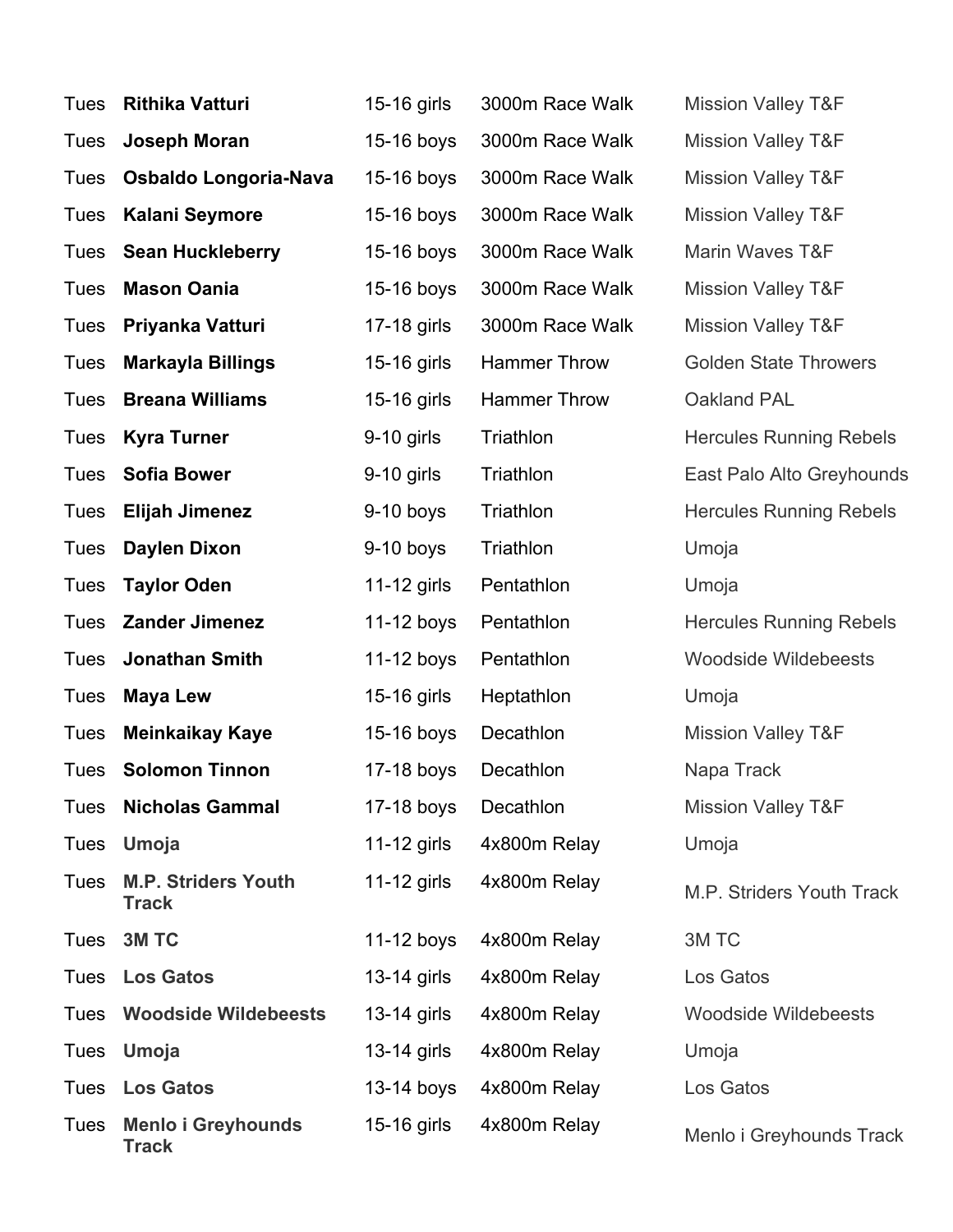|             | <b>Tues</b> Mission Valley T&F             | 15-16 boys   | 4x800m Relay | <b>Mission Valley T&amp;F</b>  |
|-------------|--------------------------------------------|--------------|--------------|--------------------------------|
| Tues        | Umoja                                      | 15-16 boys   | 4x800m Relay | Umoja                          |
| Tues        | <b>Mission Valley T&amp;F</b>              | 15-16 boys   | 4x800m Relay | <b>Mission Valley T&amp;F</b>  |
| <b>Tues</b> | <b>Menlo i Greyhounds</b><br><b>Track</b>  | 17-18 boys   | 4x800m Relay | Menlo i Greyhounds Track       |
| Tues        | <b>Mission Valley T&amp;F</b>              | $17-18$ boys | 4x800m Relay | <b>Mission Valley T&amp;F</b>  |
|             |                                            |              |              |                                |
| Wed         | <b>Elayah Jones</b>                        | 7-8 girls    | 200m         | <b>High Speed</b>              |
| Wed         | Sahasra Jaini                              | 7-8 girls    | 200m         | East Palo Alto Greyhounds      |
| Wed         | <b>Dynistee Tuua</b>                       | 7-8 girls    | 200m         | Umoja                          |
| Wed         | <b>Theron Amey</b>                         | 7-8 boys     | 200m         | 3M TC                          |
| Wed         | <b>Mateo Carter-Gilkey</b>                 | 7-8 boys     | 200m         | The Raptors                    |
| Wed         | <b>TaeVaughn Hill</b>                      | 7-8 boys     | 200m         | M.P. Striders Youth Track      |
| Wed         | Jaycelyn Luna Hooker                       | $9-10$ girls | 200m         | <b>Hercules Running Rebels</b> |
| Wed         | <b>Kyra Turner</b>                         | $9-10$ girls | 200m         | <b>Hercules Running Rebels</b> |
| Wed         | Oluwadamilola Ajala                        | 9-10 girls   | 200m         | <b>Steel Gazelles</b>          |
| Wed         | <b>Clara Adams</b>                         | 9-10 girls   | 200m         | East Palo Alto Greyhounds      |
| Wed         | <b>Phinehas Browne</b>                     | $9-10$ boys  | 200m         | Oakland PAL                    |
| Wed         | <b>Kwanna Smith</b>                        | $9-10$ boys  | 200m         | Pantera TC                     |
| Wed         | <b>Elijah Jimenez</b>                      | $9-10$ boys  | 200m         | <b>Hercules Running Rebels</b> |
| Wed         | <b>Leila Fite</b>                          | 11-12 girls  | 200m         | Oakland PAL                    |
| Wed         | <b>Ta'jir Golden</b>                       | $11-12$ boys | 200m         | <b>High Speed</b>              |
| Wed         | <b>Daniel Harper</b>                       | $11-12$ boys | 200m         | <b>High Speed</b>              |
| Wed         | <b>Claude Kingsley-</b><br><b>Williams</b> | 11-12 boys   | 200m         | Umoja                          |
| Wed         | <b>Madysen Young</b>                       | 13-14 girls  | 200m         | <b>Hercules Running Rebels</b> |
| Wed         | <b>George Santos</b>                       | $13-14$ boys | 200m         | Santa Rosa Express             |
| Wed         | <b>Justin Schroeter</b>                    | $13-14$ boys | 200m         | Unattached                     |
| Wed         | <b>Ojal Dhar</b>                           | 15-16 girls  | 200m         | <b>Falcon Track</b>            |
| Wed         | <b>Kurtis Lee</b>                          | 15-16 boys   | 200m         | Umoja                          |
| Wed         | <b>Harry Overstreet III</b>                | 15-16 boys   | 200m         | Unattached                     |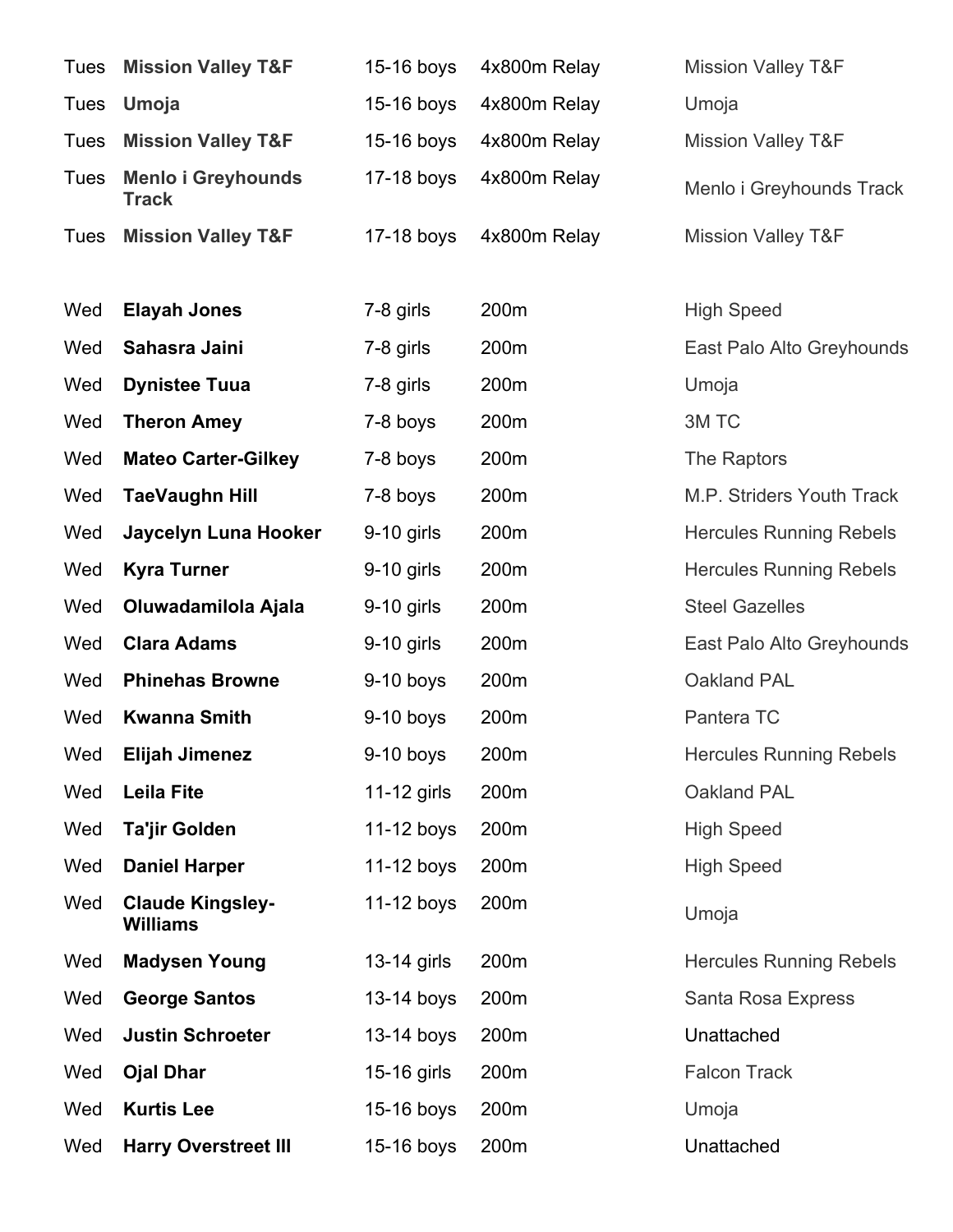| Wed | <b>Nathaniel Mata</b>                    | 15-16 boys   | 200m | Umoja                             |
|-----|------------------------------------------|--------------|------|-----------------------------------|
| Wed | <b>Jacob McBeth</b>                      | 15-16 boys   | 200m | <b>RPM Legacy</b>                 |
| Wed | <b>Belle Aduaka</b>                      | 17-18 girls  | 200m | <b>Falcon Track</b>               |
| Wed | <b>Isabella Noden</b>                    | 17-18 girls  | 200m | <b>Falcon Track</b>               |
| Wed | <b>Akil Riley</b>                        | 17-18 boys   | 200m | Unattached                        |
| Wed | <b>Adrian Alvarez</b>                    | 17-18 boys   | 200m | M.P. Striders Youth Track         |
| Wed | <b>Cullen Davis</b>                      | 17-18 boys   | 200m | <b>Contra Costa Cheetahs</b>      |
| Wed | <b>Emmanuel Jemmott</b>                  | 17-18 boys   | 200m | M.P. Striders Youth Track         |
| Wed | <b>Lael Brown</b>                        | 7-8 girls    | 800m | M.P. Striders Youth Track         |
| Wed | <b>Laniyah Collins</b>                   | 7-8 girls    | 800m | 3M TC                             |
| Wed | <b>Ava Torgersen</b>                     | 7-8 girls    | 800m | <b>Oakland Cubs</b>               |
| Wed | <b>Anya Harris</b>                       | 7-8 girls    | 800m | <b>Central Valley Roadrunners</b> |
| Wed | J Hardaway Jr                            | 7-8 boys     | 800m | <b>Hercules Running Rebels</b>    |
| Wed | <b>Dominic Quek</b>                      | 7-8 boys     | 800m | Marin Waves T&F                   |
| Wed | <b>Kaden Hall</b>                        | 7-8 boys     | 800m | M.P. Striders Youth Track         |
| Wed | <b>Devon Tussing-</b><br><b>Adkinson</b> | $9-10$ girls | 800m | Peninsula Flyers                  |
| Wed | <b>Britney Gates</b>                     | $9-10$ girls | 800m | M.P. Striders Youth Track         |
| Wed | <b>Kiona McCasland</b>                   | $9-10$ girls | 800m | Diablo Valley Track & Field       |
| Wed | <b>Amalia Contreras</b>                  | $9-10$ girls | 800m | Diablo Valley Track & Field       |
| Wed | <b>Elijah Jimenez</b>                    | $9-10$ boys  | 800m | <b>Hercules Running Rebels</b>    |
| Wed | <b>Kwanna Smith</b>                      | $9-10$ boys  | 800m | Pantera TC                        |
| Wed | <b>Omar Williams</b>                     | $9-10$ boys  | 800m | <b>Hercules Running Rebels</b>    |
| Wed | <b>Daylen Dixon</b>                      | $9-10$ boys  | 800m | Umoja                             |
| Wed | <b>Milan Jackson</b>                     | 11-12 girls  | 800m | <b>Hercules Running Rebels</b>    |
| Wed | <b>Mikaylee Fore</b>                     | 11-12 girls  | 800m | Los Gatos                         |
| Wed | Jana Barron                              | 11-12 girls  | 800m | <b>Falcon Track</b>               |
| Wed | <b>Mia Rueb</b>                          | 11-12 girls  | 800m | Mount Diablo Heat                 |
| Wed | <b>Luka Afonine</b>                      | $11-12$ boys | 800m | Diablo Valley Track & Field       |
| Wed | <b>Otto Montgomery</b>                   | 11-12 boys   | 800m | The Raptors                       |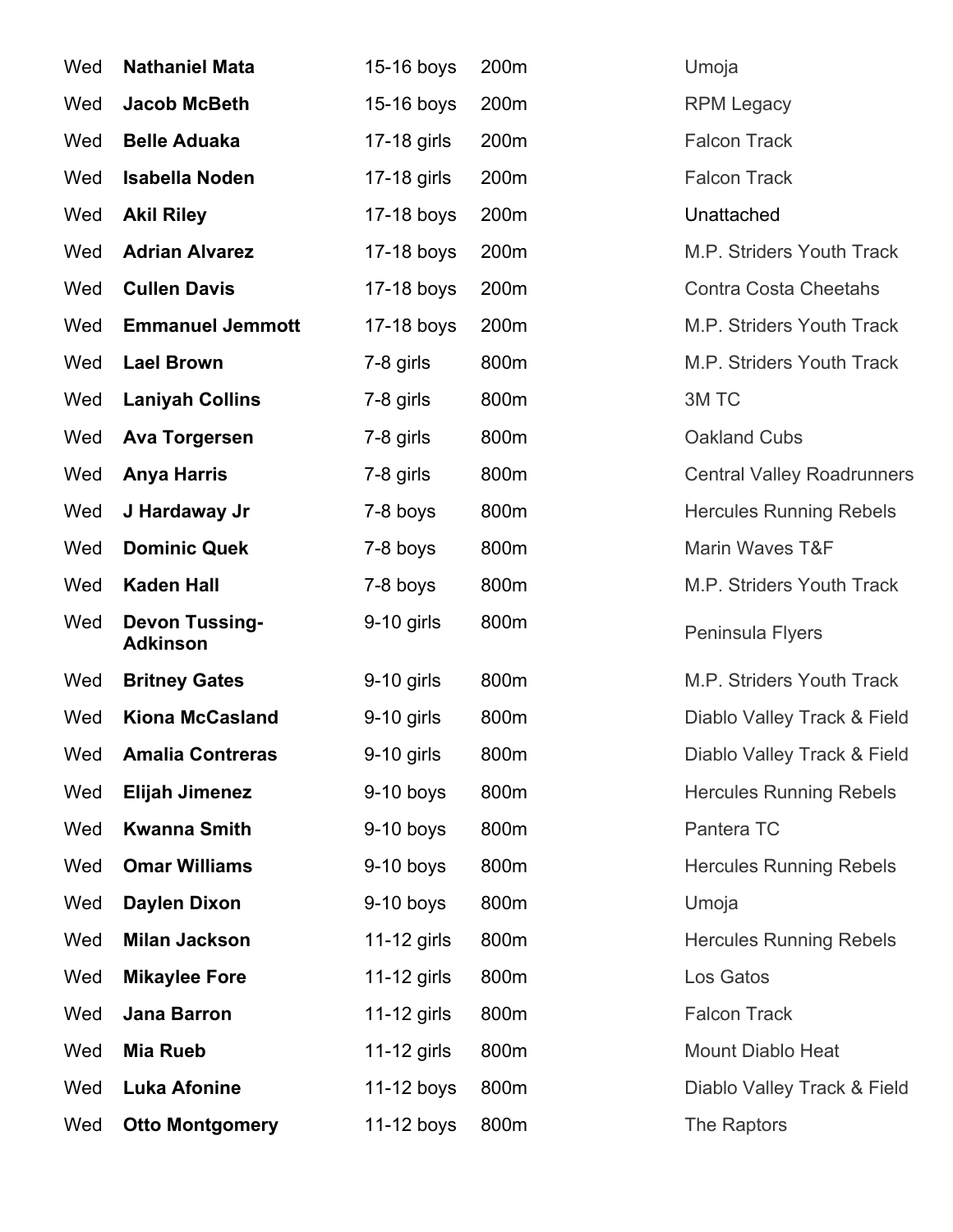| Wed | <b>Landon Pretre</b>        | 11-12 boys    | 800m         | <b>Woodside Wildebeests</b> |
|-----|-----------------------------|---------------|--------------|-----------------------------|
| Wed | Aakash Arumugam             | 11-12 boys    | 800m         | <b>Mount Diablo Heat</b>    |
| Wed | <b>Keilee Hall</b>          | 13-14 girls   | 800m         | M.P. Striders Youth Track   |
| Wed | <b>Christel Elkins</b>      | 13-14 girls   | 800m         | Los Gatos                   |
| Wed | <b>Kaitlin Seigle</b>       | 13-14 girls   | 800m         | Los Gatos                   |
| Wed | Rafaela Putnam              | 13-14 girls   | 800m         | Los Gatos                   |
| Wed | <b>Faylinn Berkowitz</b>    | 13-14 girls   | 800m         | Unattached                  |
| Wed | Jeremy Kain                 | 13-14 boys    | 800m         | Los Gatos                   |
| Wed | <b>Lev Afonine</b>          | 13-14 boys    | 800m         | Diablo Valley Track & Field |
| Wed | Hrishikesh Joshi            | 13-14 boys    | 800m         | Los Gatos                   |
| Wed | <b>Cash Ebright</b>         | 13-14 boys    | 800m         | Los Gatos                   |
| Wed | <b>Maya Lew</b>             | 15-16 girls   | 800m         | Umoja                       |
| Wed | <b>Nicole Frigon</b>        | 15-16 girls   | 800m         | Diablo Valley Track & Field |
| Wed | <b>Meena Baher</b>          | 15-16 girls   | 800m         | <b>Woodside Wildebeests</b> |
| Wed | <b>Haven Decker</b>         | 15-16 girls   | 800m         | <b>Falcon Track</b>         |
| Wed | <b>Calvin Katz</b>          | 15-16 boys    | 800m         | Menlo i Greyhounds Track    |
| Wed | <b>Ishaan Singh</b>         | 15-16 boys    | 800m         | Menlo i Greyhounds Track    |
| Wed | Manogya Yara                | 15-16 boys    | 800m         | Umoja                       |
| Wed | <b>Ryan Wilson</b>          | 17-18 boys    | 800m         | Menlo i Greyhounds Track    |
| Wed | <b>Tanner Anderson</b>      | 17-18 boys    | 800m         | Menlo i Greyhounds Track    |
| Wed | <b>Jason Gomez</b>          | 17-18 boys    | 800m         | Menlo i Greyhounds Track    |
| Wed | <b>Jamal Adam</b>           | 17-18 boys    | 800m         | Umoja                       |
| Wed | <b>Keilee Hall</b>          | 13-14 girls   | 200m Hurdles | M.P. Striders Youth Track   |
| Wed | <b>Shayana Tomasetti</b>    | 13-14 girls   | 200m Hurdles | Umoja                       |
| Wed | <b>Catherine Kreutzen</b>   | $13-14$ girls | 200m Hurdles | <b>Team Onalysis</b>        |
| Wed | <b>Lev Afonine</b>          | 13-14 boys    | 200m Hurdles | Diablo Valley Track & Field |
| Wed | <b>Dhani Bowie</b>          | 13-14 boys    | 200m Hurdles | 3M TC                       |
| Wed | <b>Harrison Fung</b>        | 13-14 boys    | 200m Hurdles | Lake Tahoe Bobcats          |
| Wed | De'Saya Smith               | 15-16 girls   | 400m Hurdles | 3M TC                       |
| Wed | <b>Brenda Martinez-Ruiz</b> | 15-16 girls   | 400m Hurdles | Lake Tahoe Bobcats          |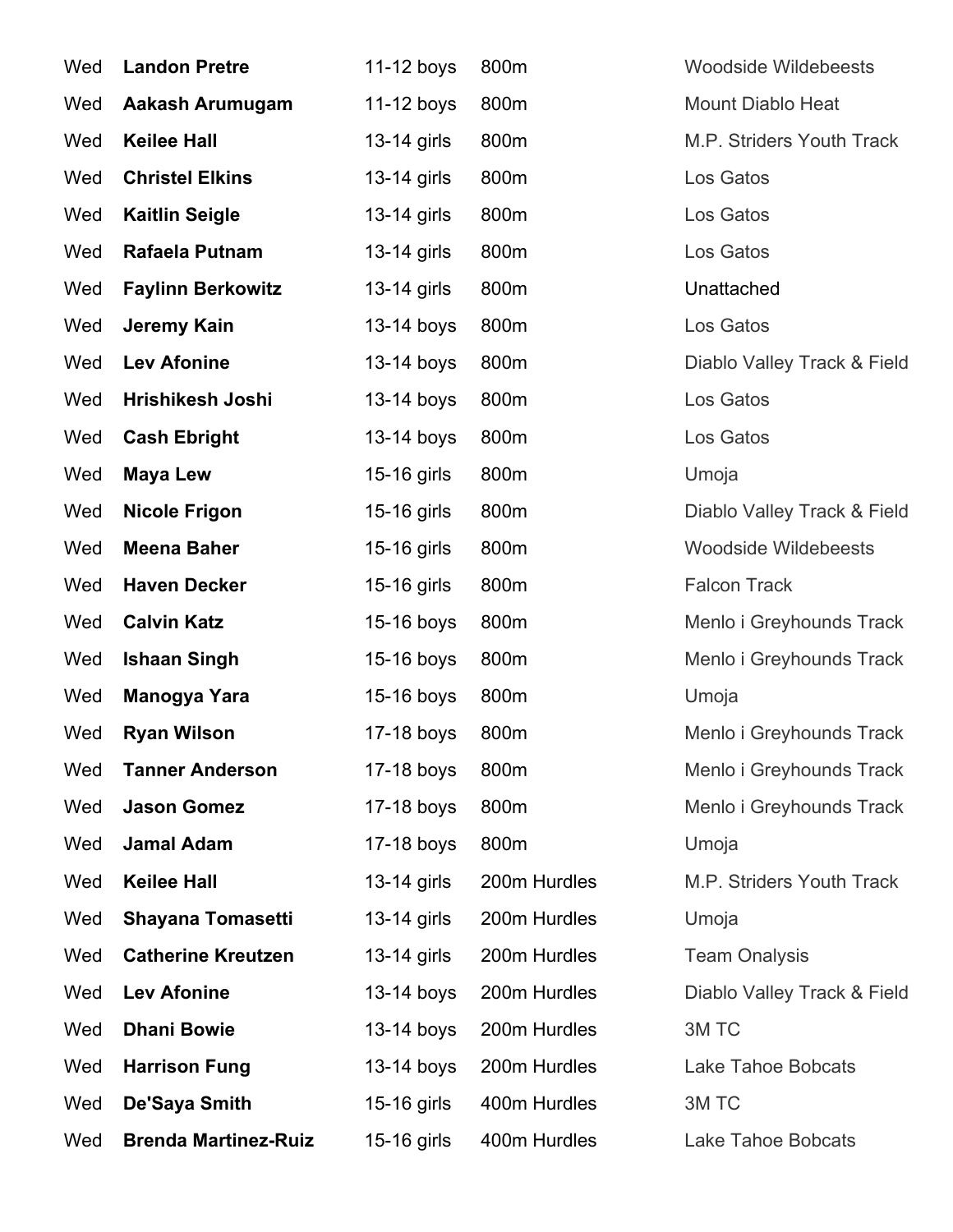| Wed | <b>Ella Swadley</b>                      | 15-16 girls  | 400m Hurdles        | <b>Falcon Track</b>           |
|-----|------------------------------------------|--------------|---------------------|-------------------------------|
| Wed | <b>Meinkaikay Kaye</b>                   | 15-16 boys   | 400m Hurdles        | <b>Mission Valley T&amp;F</b> |
| Wed | <b>Kailib Copes</b>                      | 15-16 boys   | 400m Hurdles        | 3M TC                         |
| Wed | <b>Allen Seo</b>                         | 15-16 boys   | 400m Hurdles        | <b>Falcon Track</b>           |
| Wed | <b>Jesus Gomez</b>                       | 15-16 boys   | 400m Hurdles        | <b>Mission Valley T&amp;F</b> |
| Wed | <b>Gabrielle Henry</b>                   | 17-18 girls  | 400m Hurdles        | 3M TC                         |
| Wed | <b>Jamal Adam</b>                        | 17-18 boys   | 400m Hurdles        | Umoja                         |
| Wed | <b>Devon Tussing-</b><br><b>Adkinson</b> | 9-10 girls   | High Jump           | Peninsula Flyers              |
| Wed | <b>Da'Shanae Hosley</b>                  | $9-10$ girls | High Jump           | <b>High Speed</b>             |
| Wed | <b>Sofia Bower</b>                       | $9-10$ girls | High Jump           | East Palo Alto Greyhounds     |
| Wed | Zoe-Lyfe Edgerly                         | 9-10 girls   | High Jump           | <b>High Speed</b>             |
| Wed | <b>Katelyn Cuneo</b>                     | 17-18 girls  | High Jump           | <b>Trailblazers TC</b>        |
| Wed | <b>Victoria Staples</b>                  | 15-16 girls  | Long Jump           | Unattached                    |
| Wed | <b>Millie Jenkins</b>                    | 15-16 girls  | Long Jump           | <b>Lake Tahoe Bobcats</b>     |
| Wed | <b>Oliver Gates</b>                      | 17-18 boys   | Long Jump           | <b>Trailblazers TC</b>        |
| Wed | <b>Jared Tansimore</b>                   | 17-18 boys   | Long Jump           | <b>Mission Valley T&amp;F</b> |
| Wed | <b>Kailib Copes</b>                      | 15-16 boys   | Triple Jump         | 3M TC                         |
| Wed | <b>Sean Huckleberry</b>                  | 15-16 boys   | Triple Jump         | Marin Waves T&F               |
|     | Wed Kalani Seymore                       | 15-16 boys   | Triple Jump         | <b>Mission Valley T&amp;F</b> |
| Wed | <b>Breana Williams</b>                   | 15-16 girls  | Shot Put            | Oakland PAL                   |
| Wed | <b>Amaya Fuller</b>                      | 17-18 girls  | Shot Put            | Unattached                    |
| Wed | <b>Katelyn Cuneo</b>                     | 17-18 girls  | Shot Put            | <b>Trailblazers TC</b>        |
| Wed | <b>Cody Ellis</b>                        | 17-18 boys   | Shot Put            | Unattached                    |
| Wed | Dagne' Buck                              | 17-18 boys   | Shot Put            | <b>Golden State Throwers</b>  |
| Wed | Devin de Monteiro                        | 15-16 boys   | <b>Discus Throw</b> | Diablo Valley Track & Field   |
| Wed | <b>Jake Weathers</b>                     | 15-16 boys   | <b>Discus Throw</b> | <b>Golden State Throwers</b>  |
| Wed | John Horn                                | 7-8 boys     | Javelin Throw       | Marin Waves T&F               |
| Wed | <b>Dominic Quek</b>                      | 7-8 boys     | Javelin Throw       | Marin Waves T&F               |
| Wed | <b>Jasleen Tomasetti</b>                 | 11-12 girls  | Javelin Throw       | Umoja                         |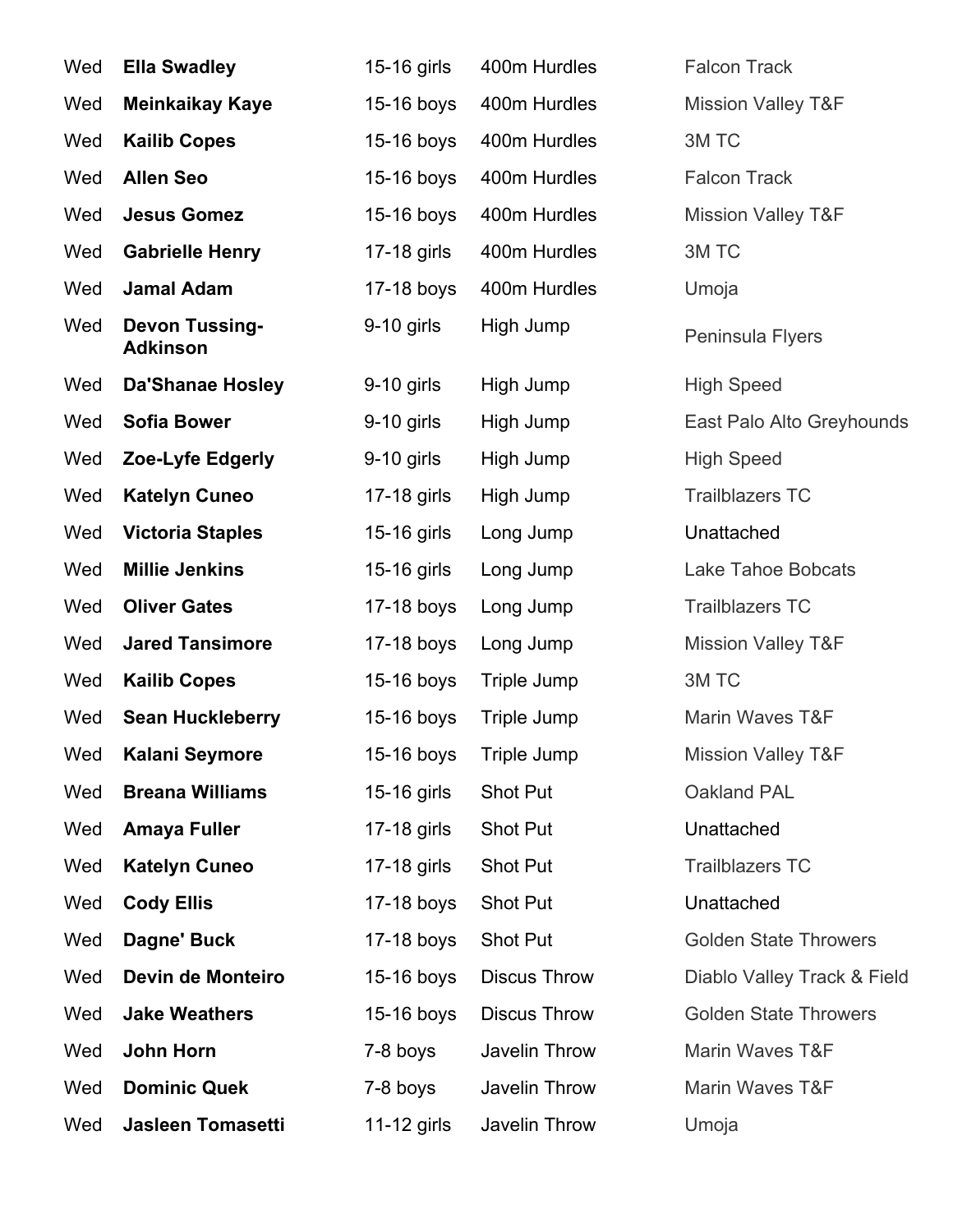| Wed         | <b>Jhani Snipes</b>       | 11-12 girls  | Javelin Throw | 3M TC                          |
|-------------|---------------------------|--------------|---------------|--------------------------------|
| Wed         | <b>Paige Nutter</b>       | 11-12 girls  | Javelin Throw | <b>Mount Diablo Heat</b>       |
| Wed         | <b>Liam Swadley</b>       | 11-12 boys   | Javelin Throw | <b>Falcon Track</b>            |
|             |                           |              |               |                                |
| Thur        | <b>Keilee Hall</b>        | 13-14 girls  | 1500m         | M.P. Striders Youth Track      |
| Thur        | <b>Jannah Sheriff</b>     | 13-14 girls  | 1500m         | Los Gatos                      |
| Thur        | Jimena Elizarraraz        | 13-14 girls  | 1500m         | <b>Lake Tahoe Bobcats</b>      |
| <b>Thur</b> | <b>Faylinn Berkowitz</b>  | 13-14 girls  | 1500m         | Unattached                     |
| Thur        | Jeremy Kain               | 13-14 boys   | 1500m         | Los Gatos                      |
| Thur        | Hrishikesh Joshi          | 13-14 boys   | 1500m         | Los Gatos                      |
| Thur        | <b>Shane Badcock</b>      | 13-14 boys   | 1500m         | 2nd Wind Athletics             |
| Thur        | <b>Alexander Lodewick</b> | 13-14 boys   | 1500m         | Diablo Valley Track & Field    |
| <b>Thur</b> | <b>Claire Yerby</b>       | 15-16 girls  | 1500m         | Menlo i Greyhounds Track       |
| Thur        | <b>Nicole Frigon</b>      | 15-16 girls  | 1500m         | Diablo Valley Track & Field    |
| <b>Thur</b> | <b>Ishaan Singh</b>       | 15-16 boys   | 1500m         | Menlo i Greyhounds Track       |
| Thur        | <b>Yadvinder Grewal</b>   | 15-16 boys   | 1500m         | <b>Mission Valley T&amp;F</b>  |
| Thur        | <b>Calvin Katz</b>        | 15-16 boys   | 1500m         | Menlo i Greyhounds Track       |
| Thur        | <b>Advait Krishnan</b>    | 15-16 boys   | 1500m         | Menlo i Greyhounds Track       |
| Thur        | <b>Jason Gomez</b>        | 17-18 boys   | 1500m         | Menlo i Greyhounds Track       |
| Thur        | <b>Ryan Wilson</b>        | 17-18 boys   | 1500m         | Menlo i Greyhounds Track       |
| Thur        | <b>Tanner Anderson</b>    | 17-18 boys   | 1500m         | Menlo i Greyhounds Track       |
| Thur        | <b>Taylor Oden</b>        | 11-12 girls  | 80m Hurdles   | Umoja                          |
| Thur        | <b>Sydnie Watkins</b>     | 11-12 girls  | 80m Hurdles   | M.P. Striders Youth Track      |
| Thur        | <b>Tony Hamilton III</b>  | 11-12 boys   | 80m Hurdles   | 3M TC                          |
| Thur        | <b>Zion Shelton</b>       | 11-12 boys   | 80m Hurdles   | <b>High Speed</b>              |
| Thur        | <b>Zander Jimenez</b>     | $11-12$ boys | 80m Hurdles   | <b>Hercules Running Rebels</b> |
| <b>Thur</b> | <b>Safir Stills Bey</b>   | $11-12$ boys | 80m Hurdles   | 3M TC                          |
| <b>Thur</b> | <b>Shayana Tomasetti</b>  | 13-14 girls  | 100m Hurdles  | Umoja                          |
| <b>Thur</b> | <b>Bethany Chan</b>       | 13-14 girls  | 100m Hurdles  | Umoja                          |
| <b>Thur</b> | <b>Malaysha Williams</b>  | 13-14 girls  | 100m Hurdles  | Oakland PAL                    |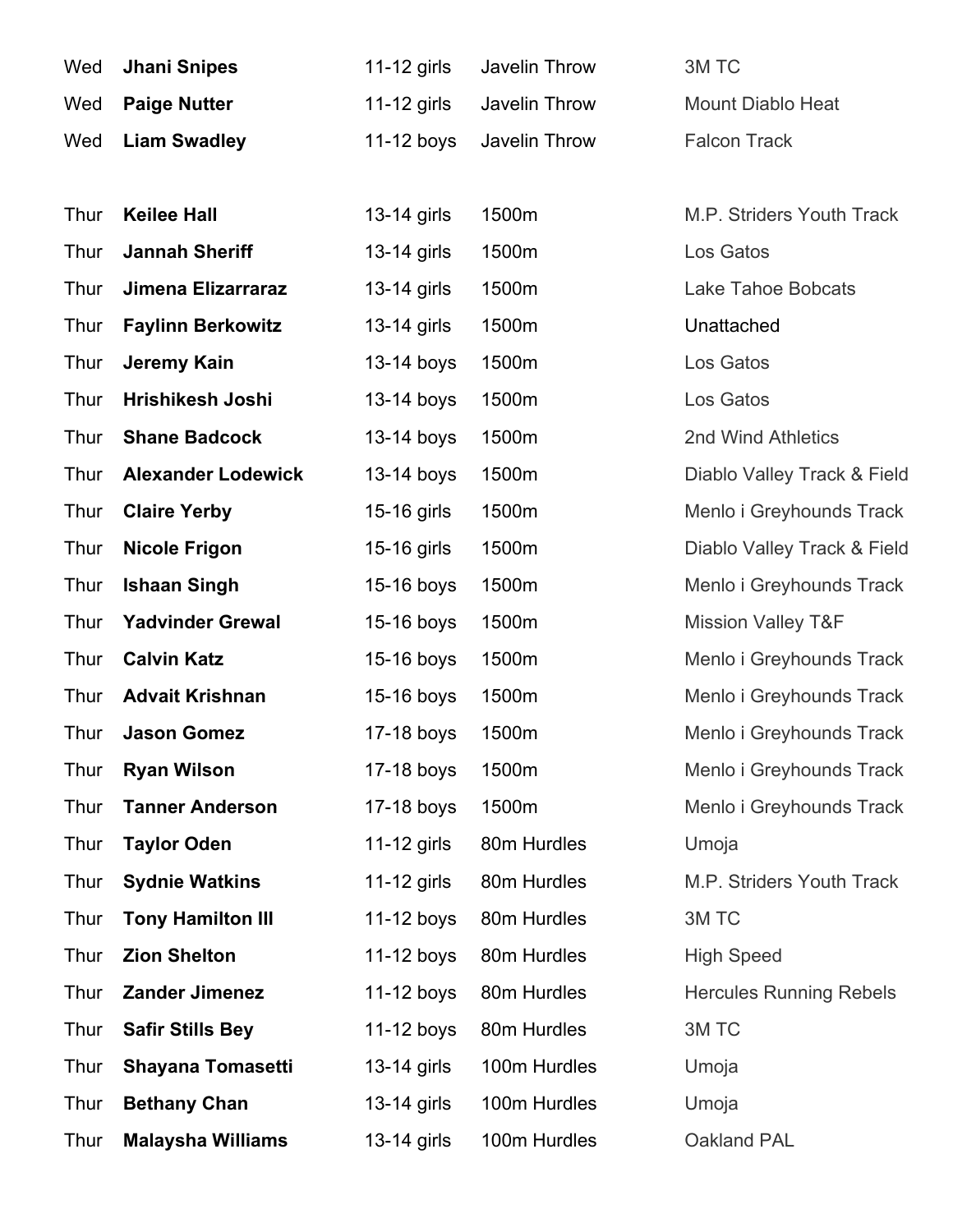| Thur | <b>Kelani Guyton</b>       | 13-14 girls   | 100m Hurdles        | Oakland PAL                    |
|------|----------------------------|---------------|---------------------|--------------------------------|
| Thur | <b>Dhani Bowie</b>         | 13-14 boys    | 100m Hurdles        | 3M TC                          |
| Thur | <b>Harrison Fung</b>       | 13-14 boys    | 100m Hurdles        | <b>Lake Tahoe Bobcats</b>      |
| Thur | <b>De'Saya Smith</b>       | 15-16 girls   | 100m Hurdles        | 3M TC                          |
| Thur | <b>Millie Jenkins</b>      | 15-16 girls   | 100m Hurdles        | <b>Lake Tahoe Bobcats</b>      |
| Thur | <b>Meinkaikay Kaye</b>     | 15-16 boys    | 110m Hurdles        | <b>Mission Valley T&amp;F</b>  |
| Thur | <b>Kobi Davis</b>          | 15-16 boys    | 110m Hurdles        | <b>Team Onalysis</b>           |
| Thur | <b>Glennvone Wingfield</b> | $9-10$ boys   | High Jump           | <b>Hercules Running Rebels</b> |
| Thur | <b>Drake Miller</b>        | 13-14 boys    | High Jump           | Marin Waves T&F                |
| Thur | <b>Miles Roberts</b>       | 13-14 boys    | High Jump           | Umoja                          |
| Thur | <b>RayAnthony Campbell</b> | 13-14 boys    | High Jump           | East Palo Alto Greyhounds      |
| Thur | Arjun Kasthuri             | 13-14 boys    | High Jump           | <b>Falcon Track</b>            |
| Thur | <b>Lawrence Baylor Jr</b>  | 13-14 boys    | High Jump           | Peninsula Flyers               |
| Thur | <b>Andie Aymond</b>        | 15-16 girls   | Pole Vault          | <b>Mission Valley T&amp;F</b>  |
| Thur | <b>Sky Kezmoh</b>          | 15-16 girls   | Pole Vault          | Unattached                     |
| Thur | Leyla Azer                 | 15-16 girls   | Pole Vault          | <b>Mission Valley T&amp;F</b>  |
| Thur | <b>Vivan Nguyen</b>        | 15-16 girls   | Pole Vault          | <b>Mission Valley T&amp;F</b>  |
| Thur | <b>Brayden Snearly</b>     | 15-16 boys    | Long Jump           | Lake Tahoe Bobcats             |
| Thur | <b>Nathaniel Mata</b>      | 15-16 boys    | Long Jump           | Umoja                          |
| Thur | Roohi Khan                 | 17-18 girls   | Long Jump           | <b>Mission Valley T&amp;F</b>  |
| Thur | <b>Bethany Chan</b>        | 13-14 girls   | Triple Jump         | Umoja                          |
| Thur | <b>Naomi Sachs</b>         | $13-14$ girls | Triple Jump         | <b>Steel Gazelles</b>          |
| Thur | <b>Briana Fedkiw</b>       | 15-16 girls   | Triple Jump         | Unattached                     |
| Thur | <b>Ella Swadley</b>        | 15-16 girls   | Triple Jump         | <b>Falcon Track</b>            |
| Thur | <b>Kaden Hall</b>          | 7-8 boys      | Shot Put            | M.P. Striders Youth Track      |
| Thur | Layla Mcgee                | 11-12 girls   | Shot Put            | East Palo Alto Greyhounds      |
| Thur | Perswaysia Rucker          | 11-12 girls   | Shot Put            | <b>High Speed</b>              |
| Thur | Ashaunti Washington        | 11-12 girls   | Shot Put            | M.P. Striders Youth Track      |
| Thur | <b>Christopher Wren</b>    | 17-18 boys    | <b>Discus Throw</b> | <b>Golden State Throwers</b>   |
| Thur | <b>James Hendrix</b>       | 17-18 boys    | <b>Discus Throw</b> | Sierra Foothill TC             |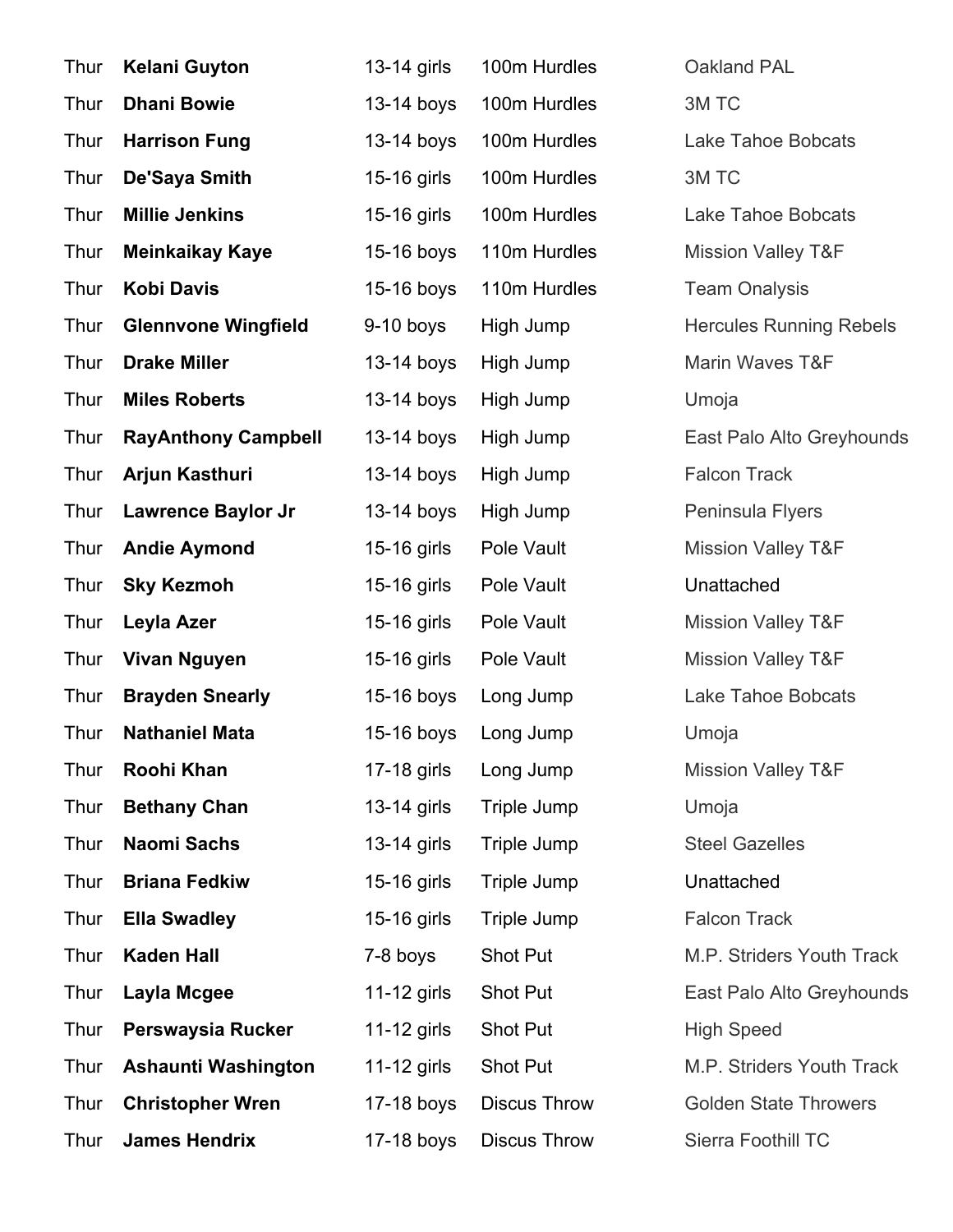| Thur | <b>Ava Torgersen</b>                       | 7-8 girls    | Javelin Throw | <b>Oakland Cubs</b>             |
|------|--------------------------------------------|--------------|---------------|---------------------------------|
| Thur | <b>Simone Ricks</b>                        | 7-8 girls    | Javelin Throw | 3M TC                           |
| Thur | <b>Teylor Haynes</b>                       | 7-8 girls    | Javelin Throw | M.P. Striders Youth Track       |
| Thur | <b>Gracie DeFina</b>                       | $9-10$ girls | Javelin Throw | Napa Track                      |
| Thur | <b>Jamieson Strunk</b>                     | $9-10$ boys  | Javelin Throw | <b>Revolution Express Track</b> |
| Thur | <b>Ceyean Brown</b>                        | $9-10$ boys  | Javelin Throw | Swoop Time                      |
| Thur | <b>Corey Fuller</b>                        | $9-10$ boys  | Javelin Throw | Unattached                      |
| Thur | <b>East Palo Alto</b><br><b>Greyhounds</b> | 7-8 boys     | 4x100m Relay  | East Palo Alto Greyhounds       |
| Thur | <b>Hercules Running</b><br><b>Rebels</b>   | $9-10$ girls | 4x100m Relay  | <b>Hercules Running Rebels</b>  |
| Thur | <b>East Palo Alto</b><br><b>Greyhounds</b> | $9-10$ girls | 4x100m Relay  | East Palo Alto Greyhounds       |
| Thur | <b>East Palo Alto</b><br><b>Greyhounds</b> | $9-10$ boys  | 4x100m Relay  | East Palo Alto Greyhounds       |
| Thur | Umoja                                      | 11-12 girls  | 4x100m Relay  | Umoja                           |
| Thur | <b>M.P. Striders Youth</b><br><b>Track</b> | 11-12 girls  | 4x100m Relay  | M.P. Striders Youth Track       |
| Thur | <b>High Speed</b>                          | 11-12 boys   | 4x100m Relay  | <b>High Speed</b>               |
| Thur | Umoja                                      | 13-14 girls  | 4x100m Relay  | Umoja                           |
| Thur | Umoja                                      | 13-14 boys   | 4x100m Relay  | Umoja                           |
| Thur | Umoja                                      | 15-16 boys   | 4x100m Relay  | Umoja                           |
|      |                                            |              |               |                                 |
| Fri  | Sahasra Jaini                              | 7-8 girls    | 100m          | East Palo Alto Greyhounds       |
| Fri  | Diya Mahadevan                             | 7-8 girls    | 100m          | Peninsula Flyers                |
| Fri  | <b>Dynistee Tuua</b>                       | 7-8 girls    | 100m          | Umoja                           |
| Fri  | <b>Theron Amey</b>                         | 7-8 boys     | 100m          | 3M TC                           |
| Fri  | <b>TaeVaughn Hill</b>                      | 7-8 boys     | 100m          | M.P. Striders Youth Track       |
| Fri  | <b>Geianna Gonzalez</b>                    | 9-10 girls   | 100m          | <b>Hercules Running Rebels</b>  |
| Fri  | Oluwadamilola Ajala                        | 9-10 girls   | 100m          | <b>Steel Gazelles</b>           |
| Fri  | <b>Clara Adams</b>                         | 9-10 girls   | 100m          | East Palo Alto Greyhounds       |
| Fri  | <b>Brooke Chatman</b>                      | 9-10 girls   | 100m          | Oakland PAL                     |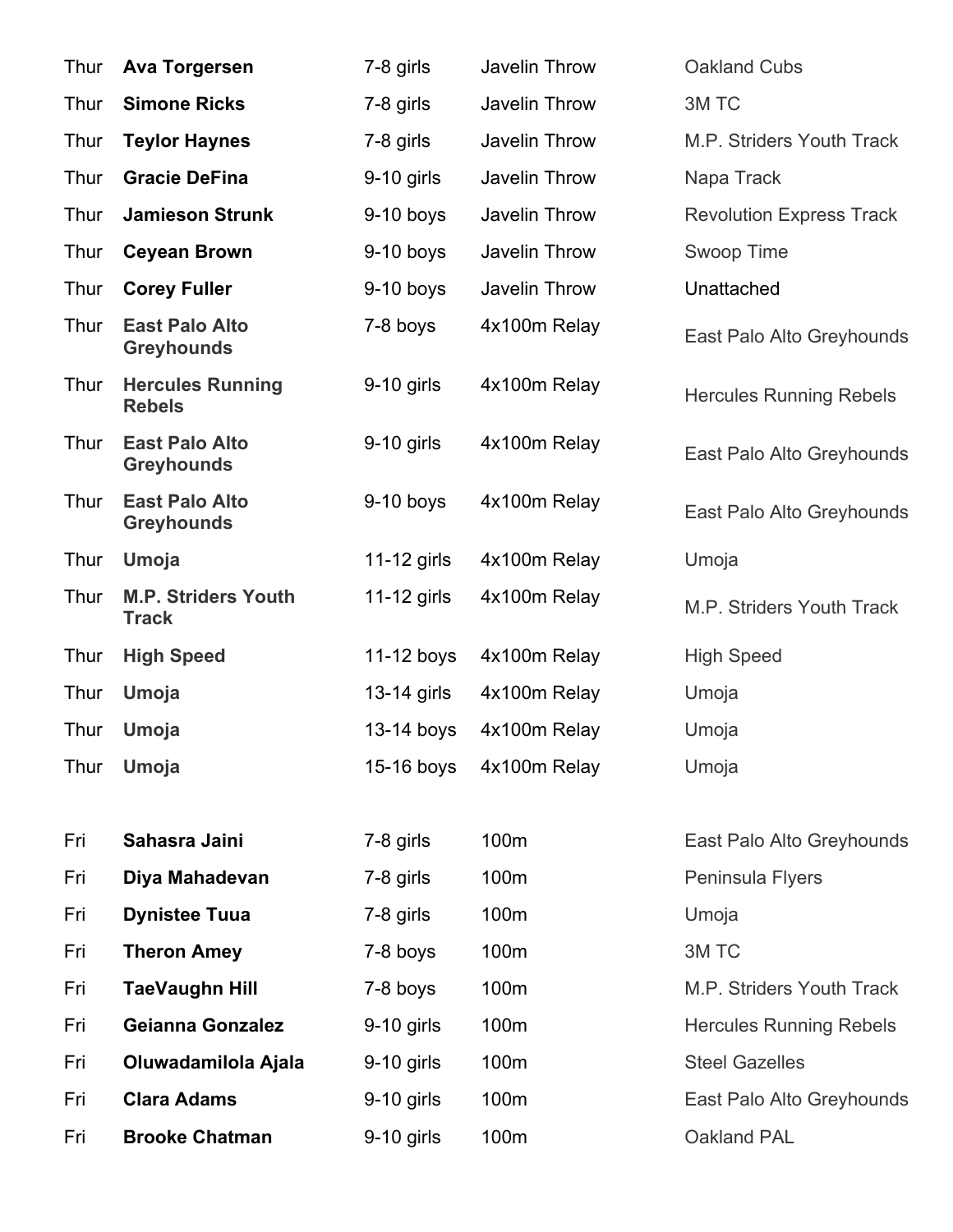| Fri | <b>Phinehas Browne</b>          | 9-10 boys   | 100m | Oakland PAL                       |
|-----|---------------------------------|-------------|------|-----------------------------------|
| Fri | <b>Malek Wright</b>             | $9-10$ boys | 100m | Oakland PAL                       |
| Fri | <b>Cecily Kingsley-Williams</b> | 11-12 girls | 100m | Umoja                             |
| Fri | <b>Shaunise Tuua</b>            | 11-12 girls | 100m | Umoja                             |
| Fri | <b>Ta'jir Golden</b>            | 11-12 boys  | 100m | <b>High Speed</b>                 |
| Fri | <b>Daniel Harper</b>            | 11-12 boys  | 100m | <b>High Speed</b>                 |
| Fri | <b>Zion Shelton</b>             | 11-12 boys  | 100m | <b>High Speed</b>                 |
| Fri | <b>Chance Smith</b>             | 11-12 boys  | 100m | <b>Hercules Running Rebels</b>    |
| Fri | <b>Leila Champion</b>           | 13-14 girls | 100m | Diablo Valley Track & Field       |
| Fri | <b>Lynee Sims</b>               | 13-14 girls | 100m | <b>Steel Gazelles</b>             |
| Fri | <b>George Santos</b>            | 13-14 boys  | 100m | Santa Rosa Express                |
| Fri | <b>Justin Schroeter</b>         | 13-14 boys  | 100m | Unattached                        |
| Fri | <b>Mihir Kale</b>               | 13-14 boys  | 100m | Umoja                             |
| Fri | Rohan Malyala                   | 13-14 boys  | 100m | Umoja                             |
| Fri | <b>Ojal Dhar</b>                | 15-16 girls | 100m | <b>Falcon Track</b>               |
| Fri | <b>Maya Lew</b>                 | 15-16 girls | 100m | Umoja                             |
| Fri | <b>Kurtis Lee</b>               | 15-16 boys  | 100m | Umoja                             |
| Fri | <b>Ryan Searl</b>               | 15-16 boys  | 100m | Napa Track                        |
| Fri | <b>Jacob McBeth</b>             | 15-16 boys  | 100m | <b>RPM Legacy</b>                 |
| Fri | <b>Nathaniel Mata</b>           | 15-16 boys  | 100m | Umoja                             |
| Fri | <b>Allen Seo</b>                | 15-16 boys  | 100m | <b>Falcon Track</b>               |
| Fri | <b>Belle Aduaka</b>             | 17-18 girls | 100m | <b>Falcon Track</b>               |
| Fri | <b>Isabella Noden</b>           | 17-18 girls | 100m | <b>Falcon Track</b>               |
| Fri | <b>Akil Riley</b>               | 17-18 boys  | 100m | Unattached                        |
| Fri | <b>Cullen Davis</b>             | 17-18 boys  | 100m | <b>Contra Costa Cheetahs</b>      |
| Fri | <b>Emmanuel Jemmott</b>         | 17-18 boys  | 100m | M.P. Striders Youth Track         |
| Fri | <b>Lael Brown</b>               | 7-8 girls   | 400m | M.P. Striders Youth Track         |
| Fri | Diya Mahadevan                  | 7-8 girls   | 400m | Peninsula Flyers                  |
| Fri | <b>Anya Harris</b>              | 7-8 girls   | 400m | <b>Central Valley Roadrunners</b> |
| Fri | <b>Theron Amey</b>              | 7-8 boys    | 400m | 3M TC                             |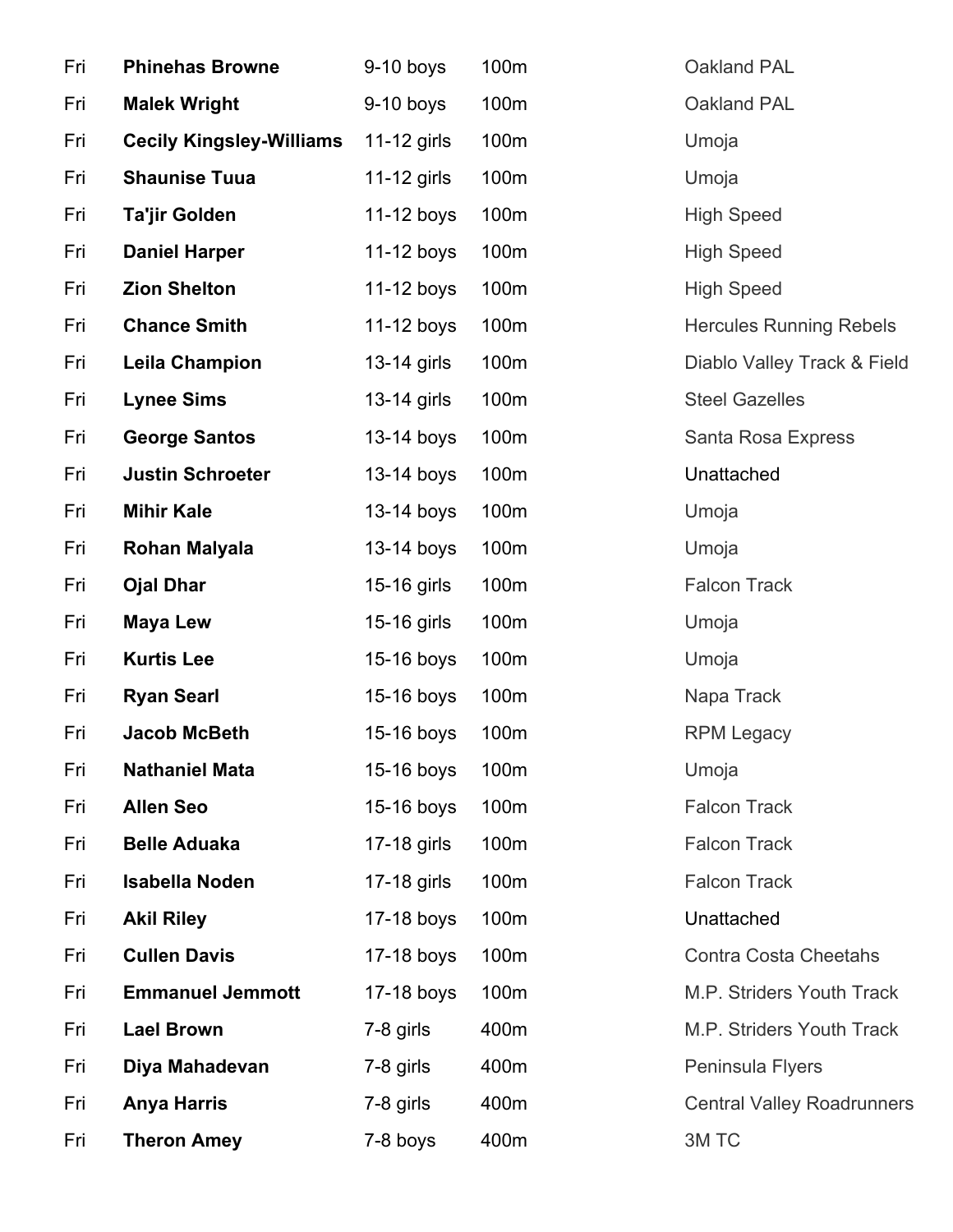| Fri | J Hardaway Jr                              | 7-8 boys     | 400m | <b>Hercules Running Rebels</b> |
|-----|--------------------------------------------|--------------|------|--------------------------------|
| Fri | <b>TaeVaughn Hill</b>                      | 7-8 boys     | 400m | M.P. Striders Youth Track      |
| Fri | <b>Kei'niyah Talton</b>                    | 9-10 girls   | 400m | East Palo Alto Greyhounds      |
| Fri | <b>Elise Lee</b>                           | $9-10$ girls | 400m | <b>Hercules Running Rebels</b> |
| Fri | <b>Brooke Chatman</b>                      | $9-10$ girls | 400m | Oakland PAL                    |
| Fri | <b>Daia Sanders</b>                        | 9-10 girls   | 400m | 3M TC                          |
| Fri | <b>Phinehas Browne</b>                     | $9-10$ boys  | 400m | Oakland PAL                    |
| Fri | <b>Elijah Jimenez</b>                      | $9-10$ boys  | 400m | <b>Hercules Running Rebels</b> |
| Fri | <b>Kwanna Smith</b>                        | $9-10$ boys  | 400m | Pantera TC                     |
| Fri | <b>Omar Williams</b>                       | $9-10$ boys  | 400m | <b>Hercules Running Rebels</b> |
| Fri | <b>Daylen Dixon</b>                        | $9-10$ boys  | 400m | Umoja                          |
| Fri | Jana Barron                                | 11-12 girls  | 400m | <b>Falcon Track</b>            |
| Fri | <b>Claude Kingsley-</b><br><b>Williams</b> | 11-12 boys   | 400m | Umoja                          |
| Fri | <b>Demi Kalmon-Tidwell</b>                 | 11-12 boys   | 400m | 3M TC                          |
| Fri | <b>Zander Jimenez</b>                      | $11-12$ boys | 400m | <b>Hercules Running Rebels</b> |
| Fri | <b>Alexandra Rumford</b>                   | 13-14 girls  | 400m | Umoja                          |
| Fri | <b>Justin Schroeter</b>                    | 13-14 boys   | 400m | Unattached                     |
| Fri | <b>Sidharth Kumar</b>                      | 13-14 boys   | 400m | Unattached                     |
| Fri | Manyu Yara                                 | 13-14 boys   | 400m | Umoja                          |
| Fri | <b>Halle Hanna</b>                         | 15-16 girls  | 400m | Unattached                     |
| Fri | <b>Maya Lew</b>                            | 15-16 girls  | 400m | Umoja                          |
| Fri | <b>Kailib Copes</b>                        | 15-16 boys   | 400m | 3M TC                          |
| Fri | <b>Orion Barger</b>                        | 15-16 boys   | 400m | Lake Tahoe Bobcats             |
| Fri | <b>Travis Keeton</b>                       | 15-16 boys   | 400m | <b>Hercules Running Rebels</b> |
| Fri | <b>Belle Aduaka</b>                        | 17-18 girls  | 400m | <b>Falcon Track</b>            |
| Fri | <b>Isabella Noden</b>                      | 17-18 girls  | 400m | <b>Falcon Track</b>            |
| Fri | <b>Gabrielle Henry</b>                     | 17-18 girls  | 400m | 3M TC                          |
| Fri | <b>Adrian Alvarez</b>                      | 17-18 boys   | 400m | M.P. Striders Youth Track      |
| Fri | <b>Cullen Davis</b>                        | 17-18 boys   | 400m | <b>Contra Costa Cheetahs</b>   |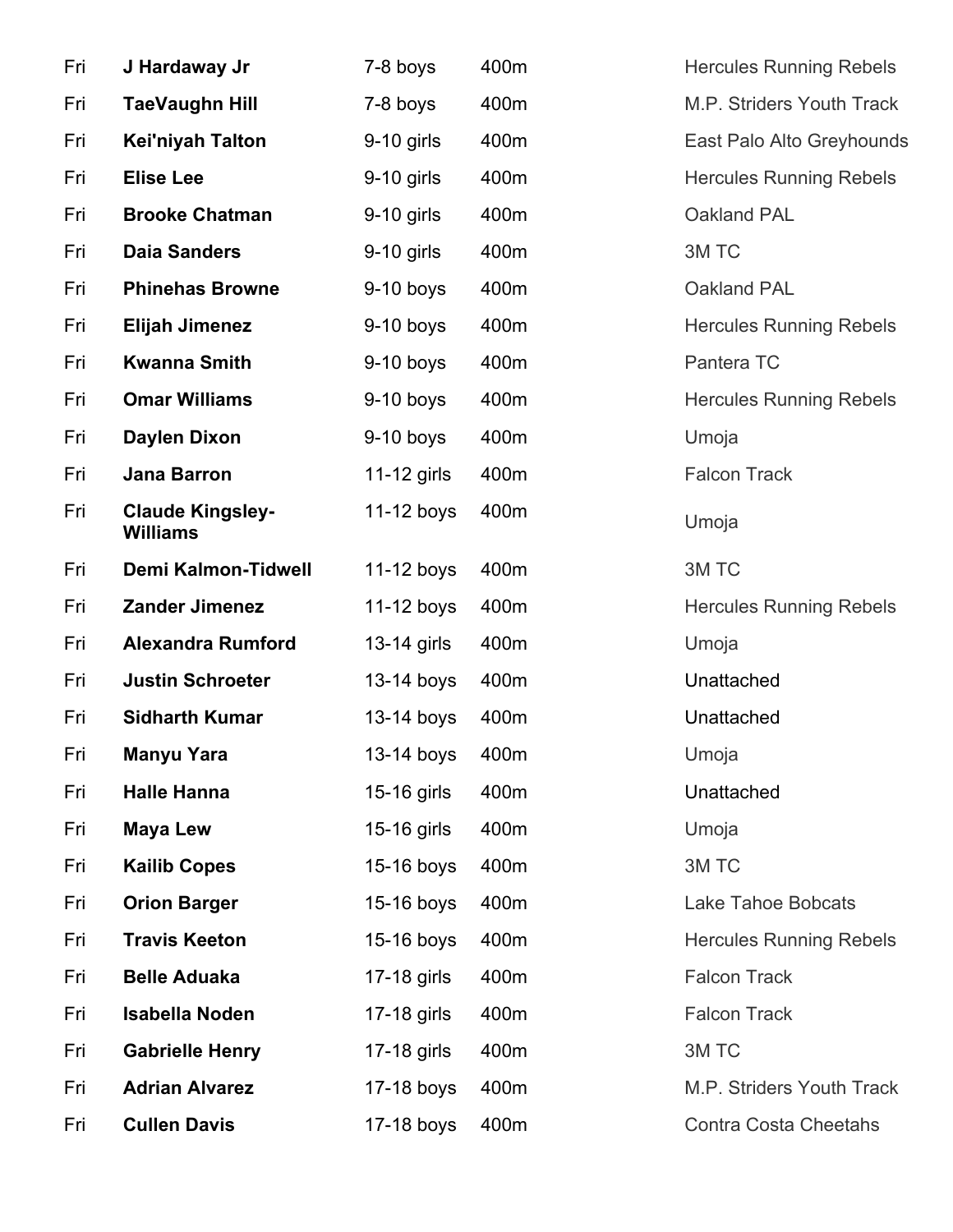| Fri | <b>Ishaan Singh</b>      | 15-16 boys   | 3000m               | Menlo i Greyhounds Track       |
|-----|--------------------------|--------------|---------------------|--------------------------------|
| Fri | <b>Kamran Murray</b>     | 15-16 boys   | 3000m               | Menlo i Greyhounds Track       |
| Fri | <b>Alexander Weekes</b>  | 15-16 boys   | 3000m               | Diablo Valley Track & Field    |
| Fri | Hrishi Kachhia           | 17-18 boys   | 3000m               | Menlo i Greyhounds Track       |
| Fri | <b>Jonathan Staley</b>   | 17-18 boys   | 3000m               | Unattached                     |
| Fri | <b>Jonathan Smith</b>    | 11-12 boys   | High Jump           | <b>Woodside Wildebeests</b>    |
| Fri | <b>Zander Jimenez</b>    | 11-12 boys   | High Jump           | <b>Hercules Running Rebels</b> |
| Fri | <b>Liam Swadley</b>      | 11-12 boys   | High Jump           | <b>Falcon Track</b>            |
| Fri | <b>Brayden Snearly</b>   | 15-16 boys   | High Jump           | <b>Lake Tahoe Bobcats</b>      |
| Fri | <b>Laniyah Collins</b>   | 7-8 girls    | Long Jump           | 3M TC                          |
| Fri | Naila Jackson-Vega       | 7-8 girls    | Long Jump           | 3M TC                          |
| Fri | <b>Elayah Jones</b>      | 7-8 girls    | Long Jump           | <b>High Speed</b>              |
| Fri | <b>Malaysha Williams</b> | 13-14 girls  | Long Jump           | Oakland PAL                    |
| Fri | <b>Rosie Bultman</b>     | 13-14 girls  | Long Jump           | Unattached                     |
| Fri | Naomi Sachs              | 13-14 girls  | Long Jump           | <b>Steel Gazelles</b>          |
| Fri | Roohi Khan               | 17-18 girls  | Triple Jump         | <b>Mission Valley T&amp;F</b>  |
| Fri | <b>Oliver Gates</b>      | 17-18 boys   | Triple Jump         | <b>Trailblazers TC</b>         |
| Fri | Leilani McGee            | 9-10 girls   | Shot Put            | East Palo Alto Greyhounds      |
| Fri | <b>Sofia Bower</b>       | $9-10$ girls | Shot Put            | East Palo Alto Greyhounds      |
| Fri | <b>Da'Shanae Hosley</b>  | $9-10$ girls | Shot Put            | <b>High Speed</b>              |
| Fri | <b>Noah Bower</b>        | 11-12 boys   | Shot Put            | East Palo Alto Greyhounds      |
| Fri | <b>Luka Afonine</b>      | $11-12$ boys | Shot Put            | Diablo Valley Track & Field    |
| Fri | <b>Markayla Billings</b> | 15-16 girls  | <b>Discus Throw</b> | <b>Golden State Throwers</b>   |
| Fri | <b>Breana Williams</b>   | 15-16 girls  | <b>Discus Throw</b> | Oakland PAL                    |
| Fri | <b>Amaya Fuller</b>      | 17-18 girls  | <b>Discus Throw</b> | Unattached                     |
| Fri | <b>Madison King</b>      | 17-18 girls  | <b>Discus Throw</b> | 209 Throwers                   |
| Fri | <b>Sariyah Horne</b>     | 13-14 girls  | Javelin Throw       | M.P. Striders Youth Track      |
| Fri | Jayla Dixon              | 13-14 girls  | Javelin Throw       | Umoja                          |
| Fri | <b>Azriel Shakur</b>     | $13-14$ boys | Javelin Throw       | 3M TC                          |
| Fri | 3M TC                    | 7-8 girls    | 4x400m Relay        | 3M TC                          |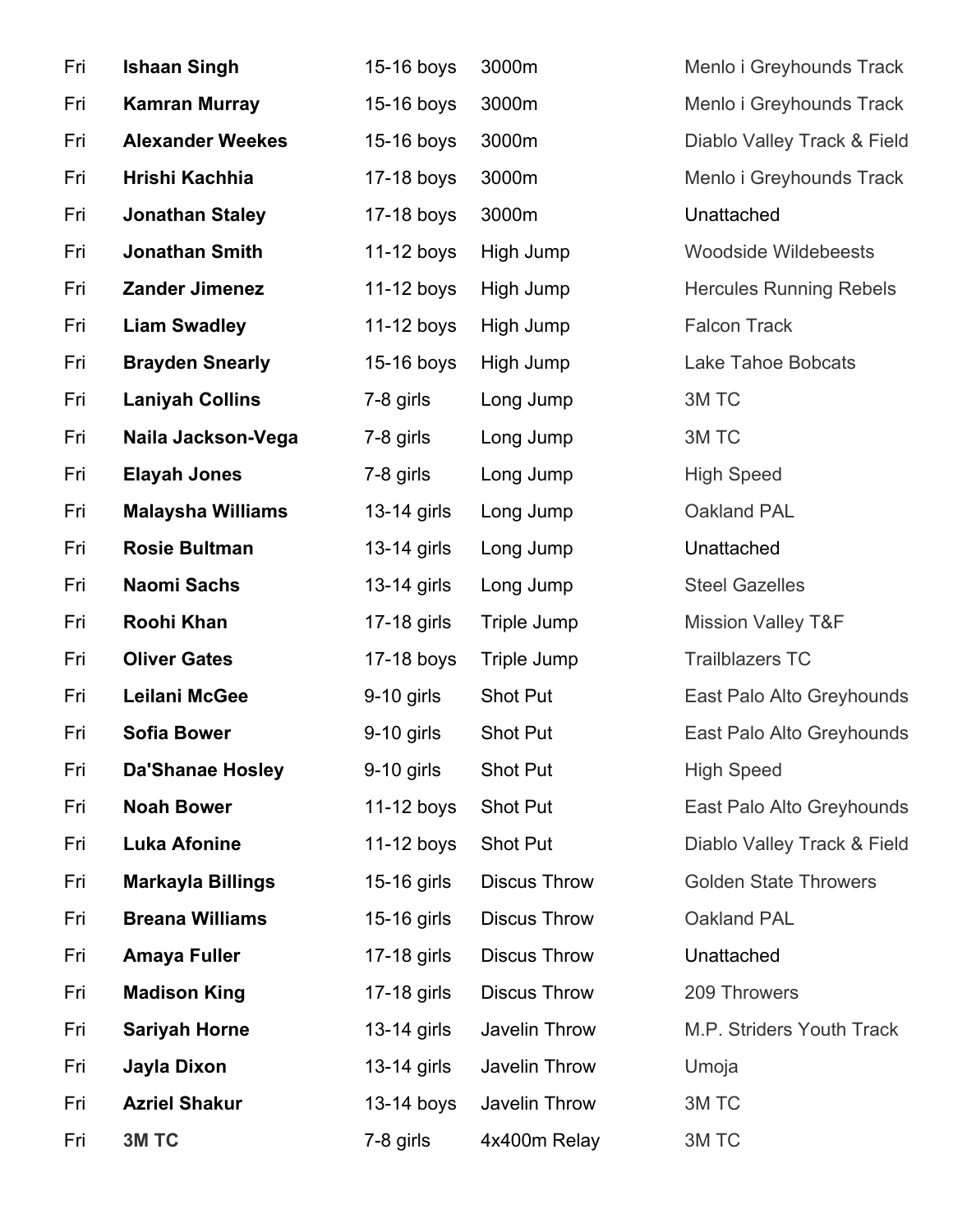| Fri | <b>East Palo Alto</b><br><b>Greyhounds</b>       | 7-8 boys      | 4x400m Relay            | East Palo Alto Greyhounds      |
|-----|--------------------------------------------------|---------------|-------------------------|--------------------------------|
| Fri | <b>Hercules Running</b><br><b>Rebels</b>         | $9-10$ girls  | 4x400m Relay            | <b>Hercules Running Rebels</b> |
| Fri | <b>East Palo Alto</b><br><b>Greyhounds</b>       | 9-10 girls    | 4x400m Relay            | East Palo Alto Greyhounds      |
| Fri | <b>Diablo Valley Track &amp;</b><br><b>Field</b> | $9-10$ girls  | 4x400m Relay            | Diablo Valley Track & Field    |
| Fri | <b>East Palo Alto</b><br><b>Greyhounds</b>       | $9-10$ boys   | 4x400m Relay            | East Palo Alto Greyhounds      |
| Fri | Umoja                                            | $11-12$ girls | 4x400m Relay            | Umoja                          |
| Fri | Umoja                                            | $11-12$ girls | 4x400m Relay            | Umoja                          |
| Fri | <b>M.P. Striders Youth</b><br><b>Track</b>       | $11-12$ girls | 4x400m Relay            | M.P. Striders Youth Track      |
| Fri | 3M TC                                            | 11-12 boys    | 4x400m Relay            | 3M TC                          |
| Fri | <b>Umoja</b>                                     | 13-14 girls   | 4x400m Relay            | Umoja                          |
| Fri | Umoja                                            | 13-14 girls   | 4x400m Relay            | Umoja                          |
| Fri | Umoja                                            | 13-14 boys    | 4x400m Relay            | Umoja                          |
| Fri | <b>Lake Tahoe Bobcats</b>                        | 15-16 boys    | 4x400m Relay            | Lake Tahoe Bobcats             |
| Fri | Umoja                                            | 15-16 boys    | 4x400m Relay            | Umoja                          |
| Fri | <b>Mission Valley T&amp;F</b>                    | $15-16$ boys  | 4x400m Relay            | <b>Mission Valley T&amp;F</b>  |
| Fri | <b>Mission Valley T&amp;F</b>                    |               | 15-16 boys 4x400m Relay | <b>Mission Valley T&amp;F</b>  |
| Fri | <b>Menlo i Greyhounds</b><br><b>Track</b>        | $15-16$ boys  | 4x400m Relay            | Menlo i Greyhounds Track       |
| Fri | <b>Mission Valley T&amp;F</b>                    | 17-18 boys    | 4x400m Relay            | <b>Mission Valley T&amp;F</b>  |
| Sat | <b>Madeleine Patrick</b>                         | 11-12 girls   | 3000m                   | <b>Lake Tahoe Bobcats</b>      |
| Sat | <b>Talia Green</b>                               | 11-12 girls   | 3000m                   | <b>Oakland Cubs</b>            |
| Sat | Lorelei Scheele                                  | 11-12 girls   | 3000m                   | Lions Pride RC                 |
| Sat | Aakash Arumugam                                  | $11-12$ boys  | 3000m                   | <b>Mount Diablo Heat</b>       |
| Sat | <b>Keelan Hall</b>                               | $11-12$ boys  | 3000m                   | M.P. Striders Youth Track      |
| Sat | <b>Jannah Sheriff</b>                            | 13-14 girls   | 3000m                   | Los Gatos                      |
| Sat | <b>Grace Reed</b>                                | 13-14 girls   | 3000m                   | Diablo Valley Track & Field    |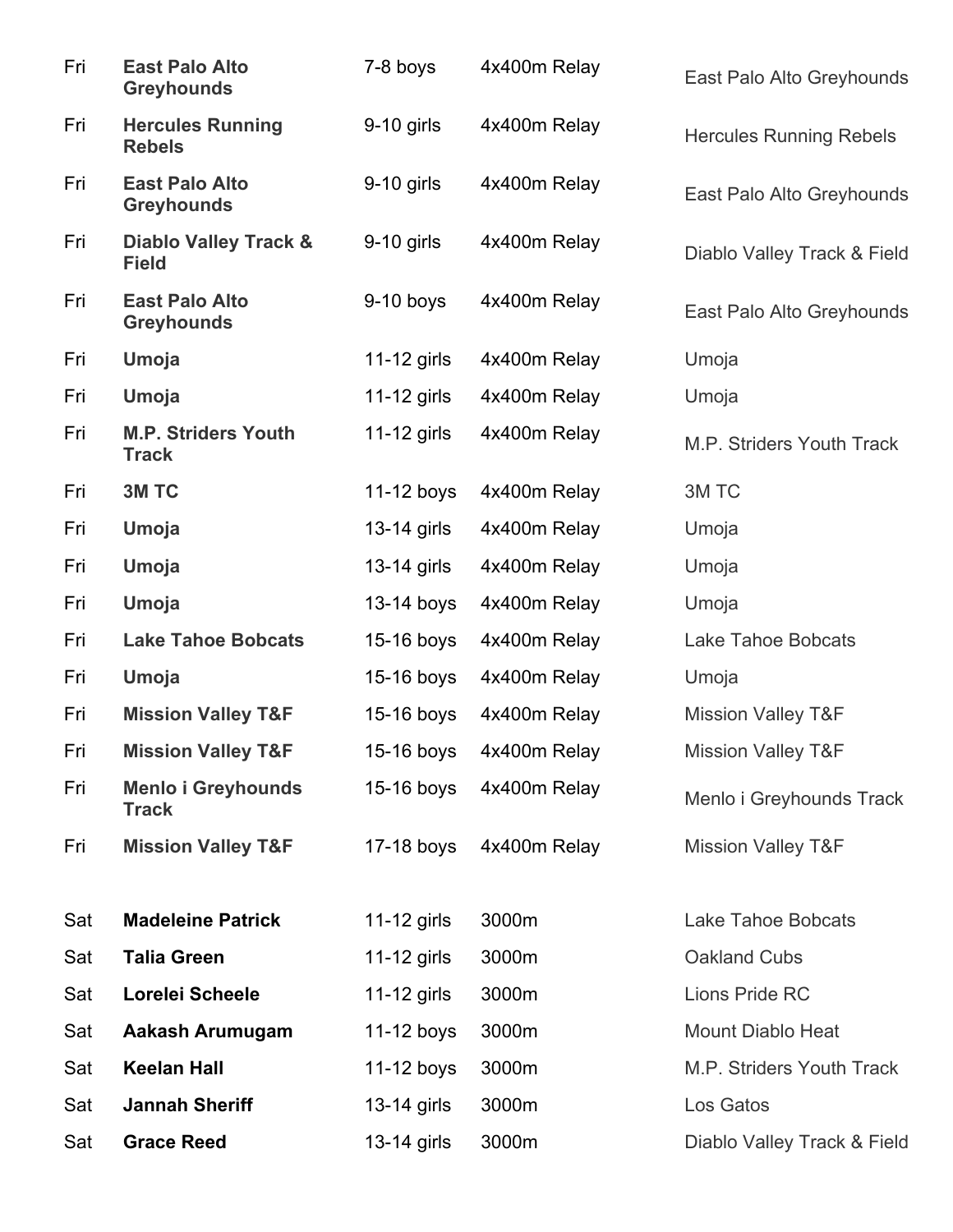| Sat | <b>Isabelle Chan</b>       | 13-14 girls   | 3000m      | Umoja                          |
|-----|----------------------------|---------------|------------|--------------------------------|
| Sat | <b>Alexander Lodewick</b>  | 13-14 boys    | 3000m      | Diablo Valley Track & Field    |
| Sat | <b>Harrison Dance</b>      | 13-14 boys    | 3000m      | Los Gatos                      |
| Sat | <b>Zachary Irwin</b>       | 13-14 boys    | 3000m      | Los Gatos                      |
| Sat | Hrishikesh Joshi           | 13-14 boys    | 3000m      | Los Gatos                      |
| Sat | <b>Isabella Chilcutt</b>   | $13-14$ girls | High Jump  | Unattached                     |
| Sat | <b>Lesley Townsend</b>     | 13-14 girls   | High Jump  | <b>Falcon Track</b>            |
| Sat | <b>Leila Champion</b>      | 13-14 girls   | High Jump  | Diablo Valley Track & Field    |
| Sat | <b>Naomi Sachs</b>         | 13-14 girls   | High Jump  | <b>Steel Gazelles</b>          |
| Sat | <b>Rosie Bultman</b>       | 13-14 girls   | High Jump  | Unattached                     |
| Sat | <b>Millie Jenkins</b>      | 15-16 girls   | High Jump  | Lake Tahoe Bobcats             |
| Sat | Ryan Ishibashi             | 15-16 boys    | Pole Vault | Unattached                     |
| Sat | <b>Zackary Soares</b>      | 15-16 boys    | Pole Vault | <b>Mission Valley T&amp;F</b>  |
| Sat | <b>Mateo Carter-Gilkey</b> | 7-8 boys      | Long Jump  | The Raptors                    |
| Sat | <b>Baylei Wilson</b>       | 7-8 boys      | Long Jump  | 3M TC                          |
| Sat | Dyson Kobayashi            | 7-8 boys      | Long Jump  | Oakland Cubs                   |
| Sat | <b>Aditi Sagi</b>          | 11-12 girls   | Long Jump  | Umoja                          |
| Sat | <b>Lauren Chan</b>         | 11-12 girls   | Long Jump  | Umoja                          |
| Sat | <b>Jana Barron</b>         | 11-12 girls   | Long Jump  | <b>Falcon Track</b>            |
| Sat | Jada Dixon                 | 11-12 girls   | Long Jump  | M.P. Striders Youth Track      |
| Sat | <b>Tony Hamilton III</b>   | 11-12 boys    | Long Jump  | 3M TC                          |
| Sat | <b>Chance Smith</b>        | $11-12$ boys  | Long Jump  | <b>Hercules Running Rebels</b> |
| Sat | <b>Julius Harrison</b>     | $11-12$ boys  | Long Jump  | <b>High Speed</b>              |
| Sat | <b>Travien Watson</b>      | 11-12 boys    | Long Jump  | <b>High Speed</b>              |
| Sat | Rohan Malyala              | $13-14$ boys  | Long Jump  | Umoja                          |
| Sat | <b>RayAnthony Campbell</b> | 13-14 boys    | Long Jump  | East Palo Alto Greyhounds      |
| Sat | <b>Rome Taupau</b>         | $9-10$ boys   | Shot Put   | East Palo Alto Greyhounds      |
| Sat | <b>Corey Fuller</b>        | $9-10$ boys   | Shot Put   | Unattached                     |
| Sat | <b>Yoseff Moten</b>        | $9-10$ boys   | Shot Put   | M.P. Striders Youth Track      |
| Sat | <b>Jared de Montiero</b>   | 13-14 boys    | Shot Put   | Diablo Valley Track & Field    |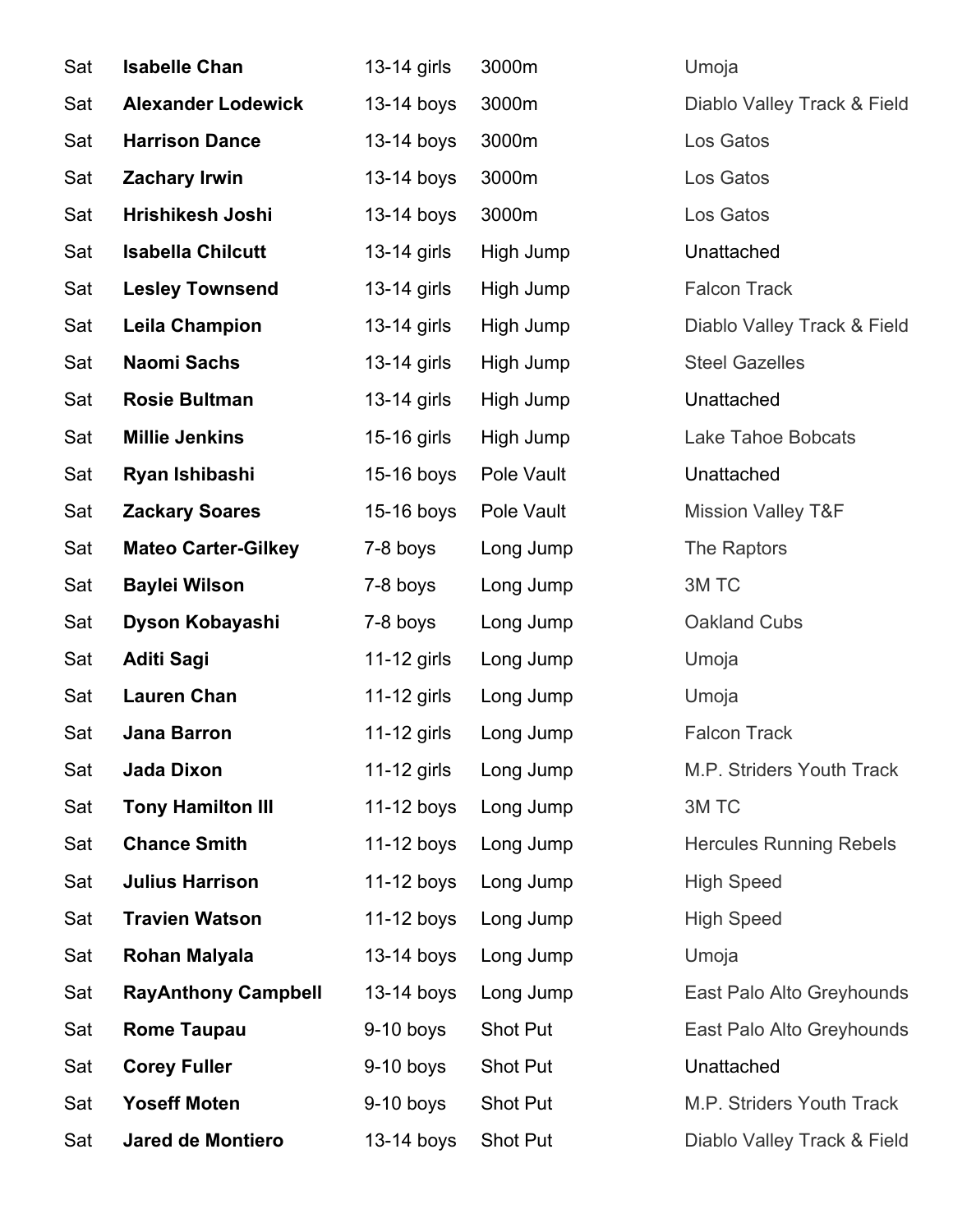| Sat | lan Gammal                               | 13-14 boys   | Shot Put            | <b>Mission Valley T&amp;F</b> |
|-----|------------------------------------------|--------------|---------------------|-------------------------------|
| Sat | Layla Mcgee                              | 11-12 girls  | <b>Discus Throw</b> | East Palo Alto Greyhounds     |
| Sat | <b>Jhani Snipes</b>                      | 11-12 girls  | <b>Discus Throw</b> | 3M TC                         |
| Sat | <b>Ashaunti Washington</b>               | 11-12 girls  | <b>Discus Throw</b> | M.P. Striders Youth Track     |
| Sat | <b>Galadriel Mellion</b>                 | 13-14 girls  | <b>Discus Throw</b> | Unattached                    |
| Sat | <b>Sariyah Horne</b>                     | 13-14 girls  | <b>Discus Throw</b> | M.P. Striders Youth Track     |
| Sat | <b>McKinley King</b>                     | 13-14 girls  | <b>Discus Throw</b> | 209 Throwers                  |
| Sat | Jala Auzenne                             | 13-14 girls  | <b>Discus Throw</b> | East Palo Alto Greyhounds     |
| Sat | <b>Kurtis Lee</b>                        | 15-16 boys   | Javelin Throw       | Umoja                         |
| Sat | <b>Jake Weathers</b>                     | $15-16$ boys | Javelin Throw       | <b>Golden State Throwers</b>  |
| Sat | <b>Nicholas Gammal</b>                   | 17-18 boys   | Javelin Throw       | <b>Mission Valley T&amp;F</b> |
| Sat | <b>James Dial</b>                        | $17-18$ boys | Javelin Throw       | <b>Golden State Throwers</b>  |
| Sat | <b>James Hendrix</b>                     | 17-18 boys   | Javelin Throw       | Sierra Foothill TC            |
|     |                                          |              |                     |                               |
| Sun | <b>Lael Brown</b>                        | 7-8 girls    | 1500m               | M.P. Striders Youth Track     |
| Sun | <b>Ava Torgersen</b>                     | 7-8 girls    | 1500m               | Oakland Cubs                  |
| Sun | <b>Kaden Hall</b>                        | 7-8 boys     | 1500m               | M.P. Striders Youth Track     |
| Sun | Dyson Kobayashi                          | 7-8 boys     | 1500m               | Oakland Cubs                  |
| Sun | <b>Dominic Quek</b>                      | 7-8 boys     | 1500m               | Marin Waves T&F               |
| Sun | <b>Devon Tussing-</b><br><b>Adkinson</b> | $9-10$ girls | 1500m               | Peninsula Flyers              |
| Sun | <b>Britney Gates</b>                     | $9-10$ girls | 1500m               | M.P. Striders Youth Track     |
| Sun | <b>Amaya Belford</b>                     | 9-10 girls   | 1500m               | <b>High Speed</b>             |
| Sun | Zoe-Lyfe Edgerly                         | $9-10$ girls | 1500m               | <b>High Speed</b>             |
| Sun | <b>Naliah Lomax</b>                      | 9-10 girls   | 1500m               | Umoja                         |
| Sun | <b>Gavin Gunn</b>                        | $9-10$ boys  | 1500m               | Diablo Valley Track & Field   |
| Sun | <b>Daylen Dixon</b>                      | $9-10$ boys  | 1500m               | Umoja                         |
| Sun | <b>Andrew Shogan</b>                     | $9-10$ boys  | 1500m               | Diablo Valley Track & Field   |
| Sun | <b>Mikaylee Fore</b>                     | 11-12 girls  | 1500m               | Los Gatos                     |
| Sun | <b>Shea Elmore</b>                       | 11-12 girls  | 1500m               | Los Gatos                     |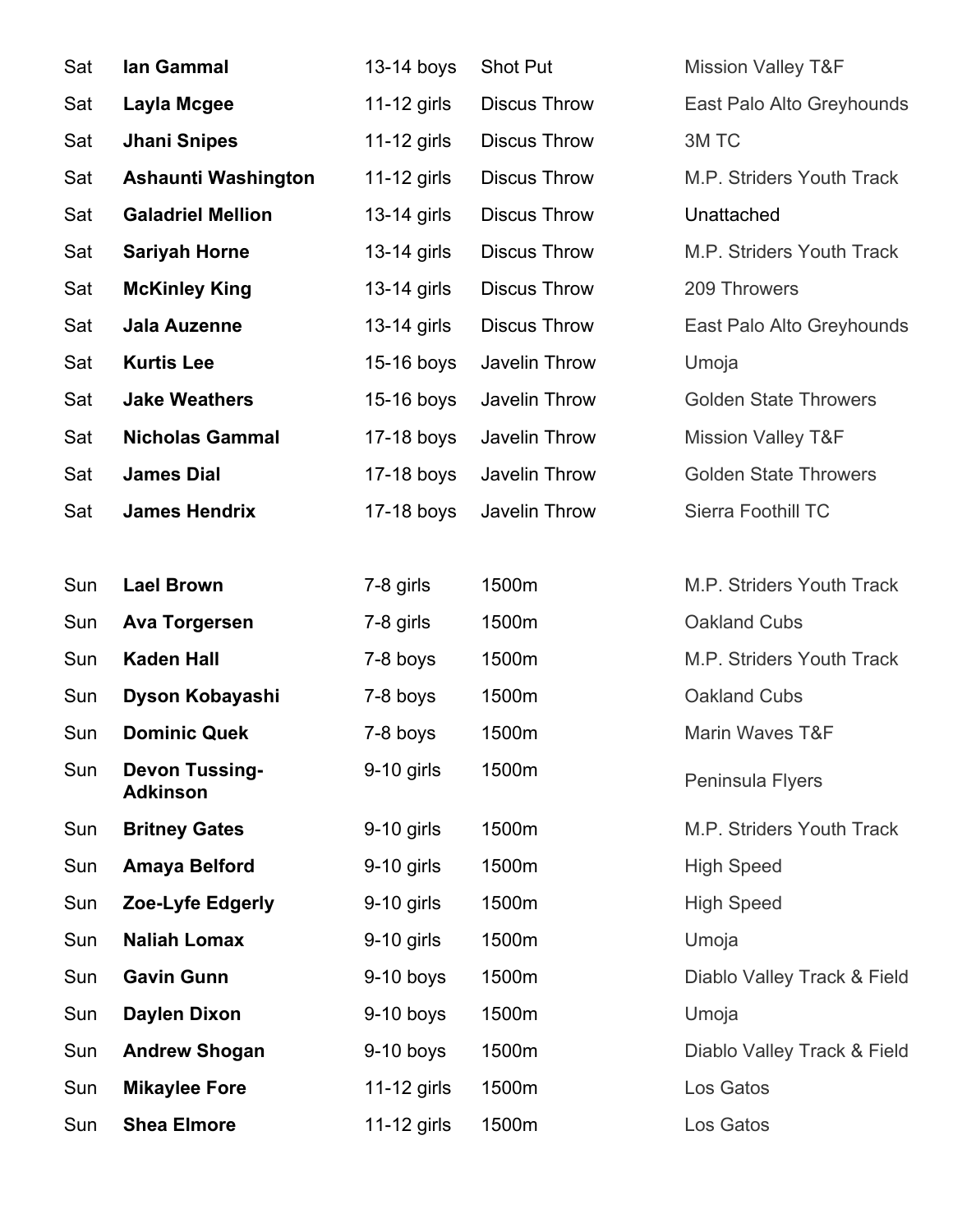| Sun | <b>Milan Jackson</b>            | 11-12 girls  | 1500m               | <b>Hercules Running Rebels</b>    |
|-----|---------------------------------|--------------|---------------------|-----------------------------------|
| Sun | <b>Talia Green</b>              | 11-12 girls  | 1500m               | Oakland Cubs                      |
| Sun | <b>Mia Rueb</b>                 | 11-12 girls  | 1500m               | <b>Mount Diablo Heat</b>          |
| Sun | <b>Miles Jones</b>              | 11-12 boys   | 1500m               | 3M TC                             |
| Sun | <b>Aakash Arumugam</b>          | 11-12 boys   | 1500m               | <b>Mount Diablo Heat</b>          |
| Sun | <b>Landon Pretre</b>            | 11-12 boys   | 1500m               | <b>Woodside Wildebeests</b>       |
| Sun | <b>Taylor Oden</b>              | 11-12 girls  | High Jump           | Umoja                             |
| Sun | <b>Cecily Kingsley-Williams</b> | 11-12 girls  | High Jump           | Umoja                             |
| Sun | <b>Riley Bonzi-Gullatt</b>      | 11-12 girls  | High Jump           | <b>Central Valley Roadrunners</b> |
| Sun | <b>Brynn Wallar</b>             | 11-12 girls  | High Jump           | <b>Central Valley Roadrunners</b> |
| Sun | <b>Daylon Hicks</b>             | 17-18 boys   | High Jump           | Unattached                        |
| Sun | <b>Nicholas Gammal</b>          | 17-18 boys   | Pole Vault          | <b>Mission Valley T&amp;F</b>     |
| Sun | <b>Brandon Quimson</b>          | 17-18 boys   | Pole Vault          | <b>Mission Valley T&amp;F</b>     |
| Sun | <b>James Baker</b>              | 17-18 boys   | Pole Vault          | Unattached                        |
| Sun | <b>Abigail McSpadden</b>        | 9-10 girls   | Long Jump           | <b>Team Onalysis</b>              |
| Sun | <b>Reese Hanna</b>              | $9-10$ girls | Long Jump           | Unattached                        |
| Sun | <b>Sofia Bower</b>              | 9-10 girls   | Long Jump           | East Palo Alto Greyhounds         |
| Sun | <b>Brooklynn Lemon</b>          | 9-10 girls   | Long Jump           | East Palo Alto Greyhounds         |
| Sun | <b>Omar Williams</b>            | $9-10$ boys  | Long Jump           | <b>Hercules Running Rebels</b>    |
| Sun | <b>Wesley Winn</b>              | $9-10$ boys  | Long Jump           | <b>Team Onalysis</b>              |
| Sun | <b>Teylor Haynes</b>            | 7-8 girls    | Shot Put            | M.P. Striders Youth Track         |
| Sun | <b>Gianna Bower</b>             | 7-8 girls    | Shot Put            | East Palo Alto Greyhounds         |
| Sun | <b>To'oa Taupau</b>             | 7-8 girls    | Shot Put            | East Palo Alto Greyhounds         |
| Sun | <b>Galadriel Mellion</b>        | 13-14 girls  | Shot Put            | Unattached                        |
| Sun | Jala Auzenne                    | 13-14 girls  | Shot Put            | East Palo Alto Greyhounds         |
| Sun | <b>Kimora Mclemore</b>          | 13-14 girls  | Shot Put            | <b>Hercules Running Rebels</b>    |
| Sun | <b>Sariyah Horne</b>            | 13-14 girls  | Shot Put            | M.P. Striders Youth Track         |
| Sun | Demani Knox                     | 11-12 boys   | <b>Discus Throw</b> | 3M TC                             |
| Sun | <b>Azriel Shakur</b>            | 13-14 boys   | <b>Discus Throw</b> | 3M TC                             |
| Sun | <b>Jared de Montiero</b>        | 13-14 boys   | <b>Discus Throw</b> | Diablo Valley Track & Field       |